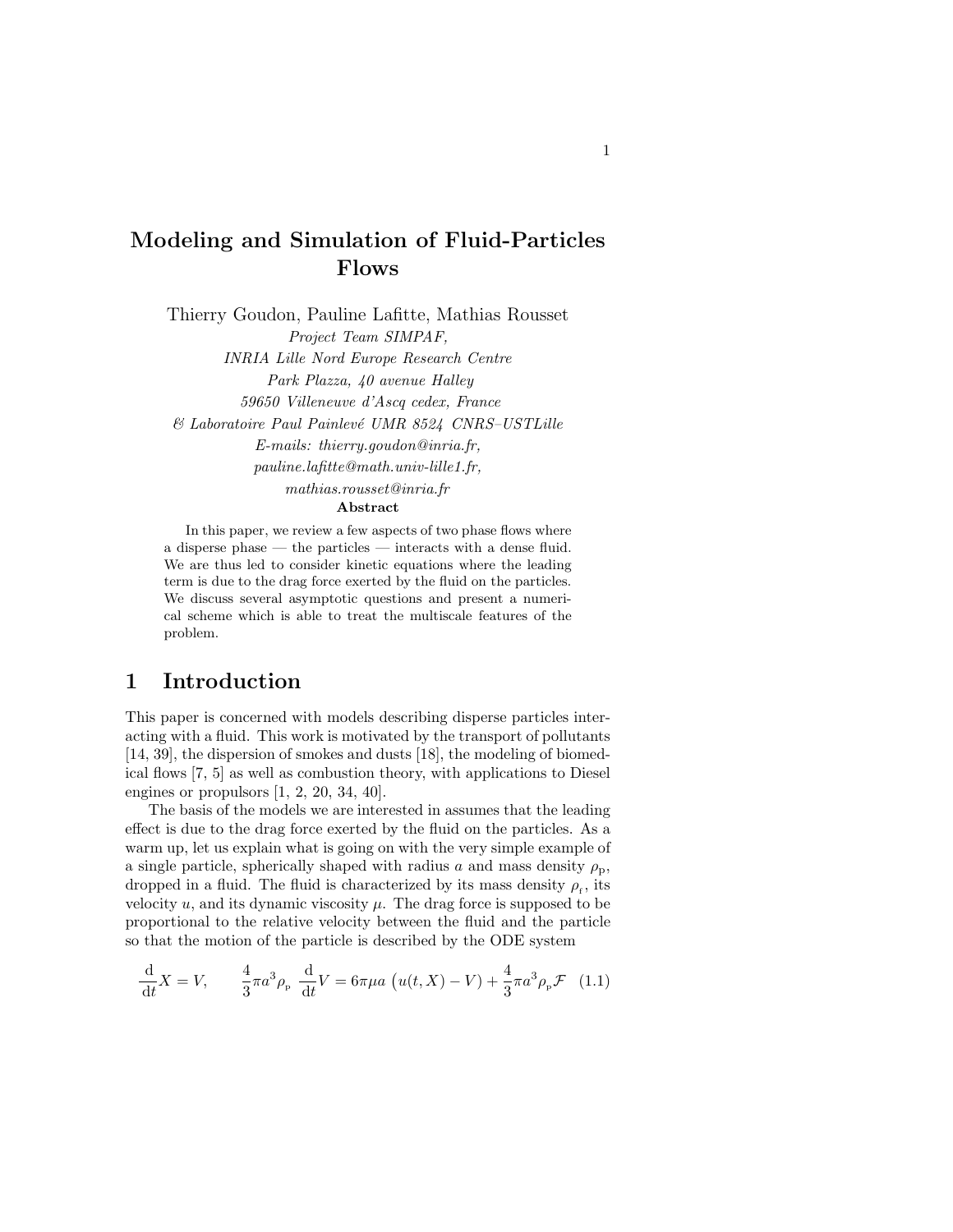which defines the evolution of the position X and velocity  $V$  of the particle. In (1.1),  $\mathcal F$  represents the density of external forces applied to the particle; for instance, considering gravity and buoyancy forces, we have

$$
\mathcal{F} = g\left(\frac{\rho_{f}}{\rho_{p}} - 1\right),
$$

with  $g > 0$  the gravitational acceleration. Let us set

$$
\mathcal{T}_{St} = \frac{2a^2 \rho_p}{9\mu}
$$

.

When  $u = 0$  in the gravity driven case, the velocity tends to the limit value  $T_{St}g(\rho_f/\rho_p - 1)$ , the so–called Stokes settling velocity, and  $T_{St}$ , the Stokes settling time, clearly appears as a relaxation time, characterizing how the friction decelerates the particle. In complex mixtures, the disperse phase can be seen as an ensemble of particles, which is described by means of a particle distribution function  $f \geq 0$  depending on time and on the phase space variable  $(x, v)$  where x stands for a space variable and v a velocity variable:

$$
\int_{\Omega} \int_{\mathcal{V}} f(t, x, v) \, \mathrm{d}v \, \mathrm{d}x
$$

is the number of particles that can be found at time  $t \geq 0$ , in the domain  $\Omega \times \mathcal{V} \subset \mathbb{R}^N \times \mathbb{R}^N$  of the phase space. Therefore, the evolution of the density f is governed by the following Vlasov-type equation

$$
\partial_t f + \nabla_x \cdot (vf) + \frac{1}{\mathcal{T}_{St}} \nabla_v \cdot \left( (u - v)f \right) + \nabla_v \cdot (\mathcal{F}f) = 0. \tag{1.2}
$$

In particular, if we have  $P$  independent particles described by their position-velocity pair  $(X_j, V_j), j \in \{1, ..., P\}$ , obeying  $(1.1)$ , then  $f(t, x, v)$  =  $\sum_{j=1}^{P} \delta(x = X_j(t)) \otimes \delta(v = V_j(t))$  satisfies (1.2). It clarifies the connection between the statistical and the particles viewpoints. The questions that we address can be summarized as follows:

• Modeling issues are crucial for applications. A fundamental question is concerned with the drag force: the linear expression of the drag force we used above — that is the Stokes law — looks reasonable for low Reynolds numbers; otherwise, a more complex and non linear relation should be used, which will make the mathematical analysis harder. The role of the density of the fluid, which does not appear in the expression of the Stokes drag force above, should be also discussed. Furthermore, additional effects could be important depending on the flow and need to be incorporated in the model: added mass effect, Basset force, lift force... see [19, 28, 31]. The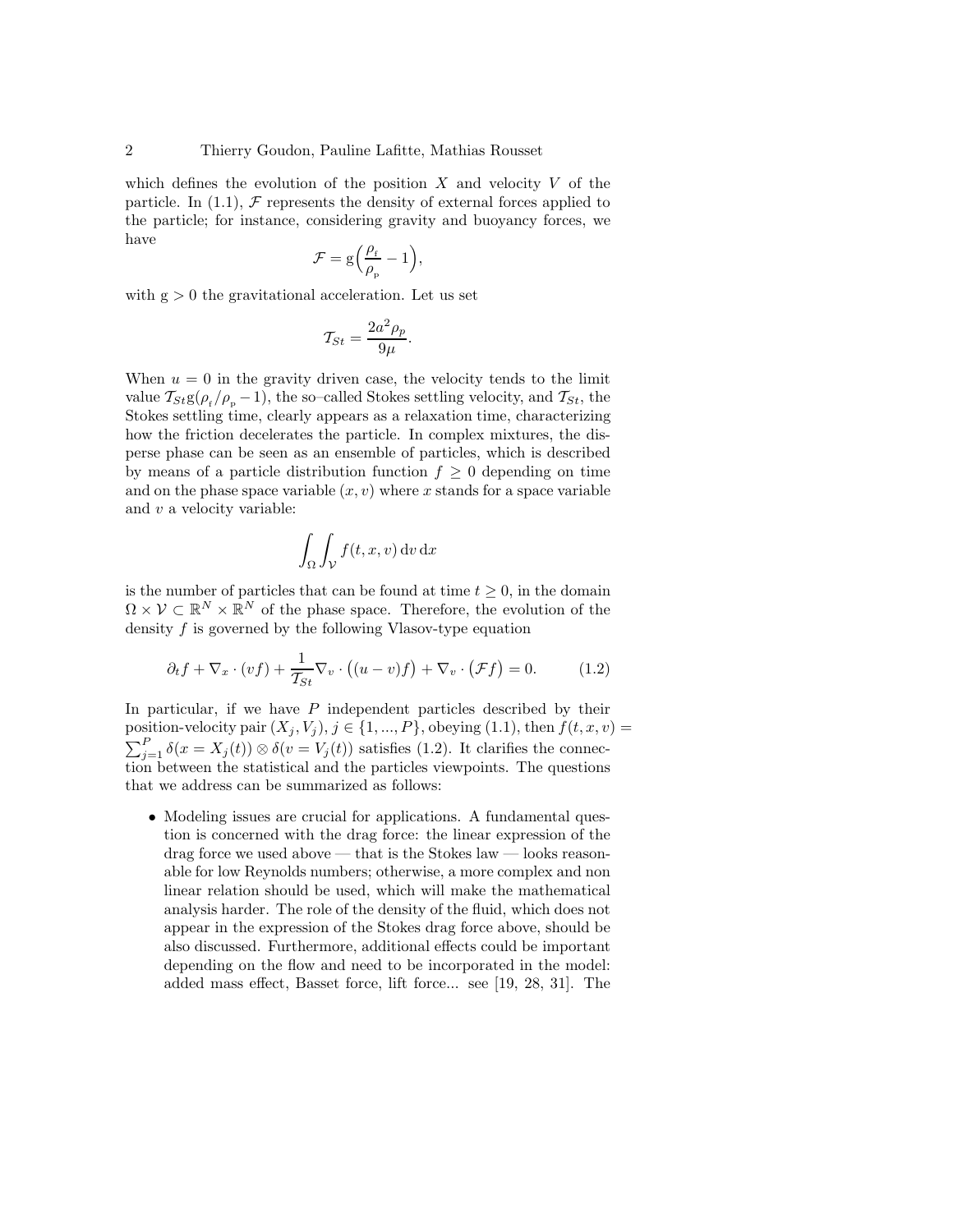models can also account for more complex interactions between the particles due to collision effects and shape or size variation through coagulation and fragmentation phenomena (see e. g. [2, 4, 34]).

- The surrounding fluid is considered as "turbulent" which, roughly speaking, means that the velocity u has fast and high variations. Hence, one seeks some averaging procedures which allow to derive useful and simple models that account for these turbulent effects. In this spirit, we mention [13, 17, 24], and on more physical grounds [41].
- Another viewpoint consists in coupling the evolution of the particles to hydrodynamic equations that describe the behavior of the dense phase. We are thus led to nonlinear systems of PDEs and we address the questions of existence, uniqueness, stability properties of the solutions, as well as we aim at designing efficient numerical schemes able to handle the multiscale features of the problem. We refer in particular to [3, 6, 26, 27, 34, 36] for well-posedness analysis of such coupled fluid-kinetic models. Asymptotic problems and stability properties are investigated in [8, 9, 10, 21, 22, 30, 34, 37]. Concerning numerical methods, of course the key reference is [1]; we also mention [4, 34] and below we shall describe the method introduced in [11].

In this paper, we will focus on some of these questions. In Section 2, we propose a possible modeling of "turbulence" by assuming that  $u$  is a time dependent random field. Discussing the scaling of the equations of motion with respect to the relaxation time associated to the Markov properties of the velocity, we identify several relevant asymptotic regimes for which we are able to describe limit effective equations. Section 3 deals with coupled kinetic/hydrodynamic equations and we show how efficient numerical schemes can be designed, based on the dissipative and asymptotic properties of the model.

# 2 Particles in Turbulent Flows

In this Section, we neglect the external forces ( $\mathcal{F} = 0$ ) and we consider the velocity field as given, but we wish to investigate the behavior of the solutions depending on parameters that characterize the flow. We will assume time randomness intended to mimic some "turbulence effects" and we will derive averaged models.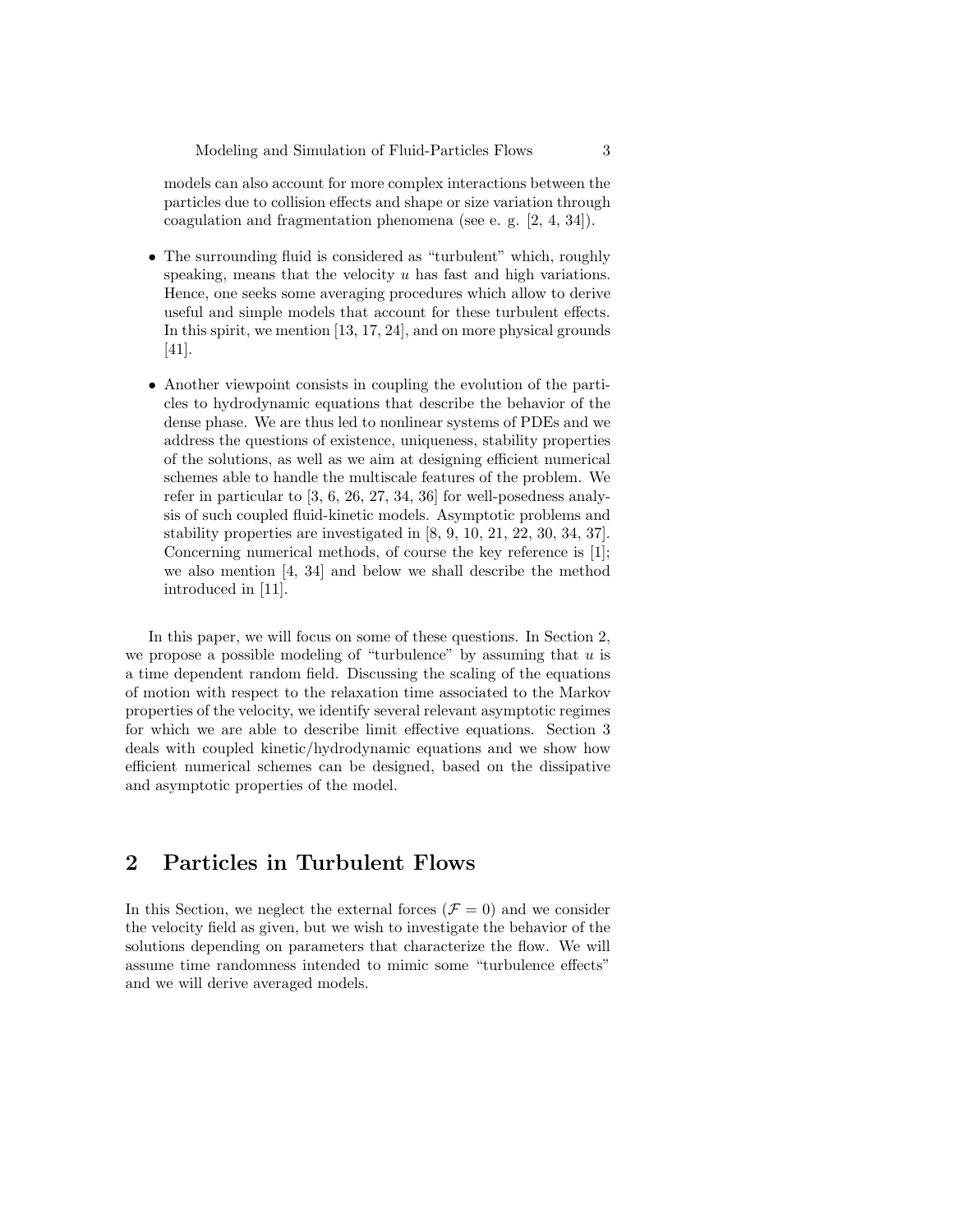## 2.1 Modeling of the Turbulent Flow

The function  $u$  is thought of as the velocity field of a "turbulent" flow which is therefore modeled through a time dependent random field. We model the time dependence of the velocity by a Markov process (with, say, dimension 1) which is consistent with the rough idea of an exponentially fast decay of the time-correlations. Let us detail the model we have in mind. The velocity at time  $t$  and position  $x$  is defined by

$$
u(t,x) = \mathcal{U} U(x/\ell, Q_{t/\mathcal{T}_M})
$$

where:

- $U$  is the amplitude of the velocity,
- $\bullet~ U : \mathbb{R}^N \times \mathbb{R}$  is a smooth, divergence free and bounded (dimensionless) function in which the modeling of turbulence is embodied,  $\ell$ being a typical length scale of the variation of the velocity,
- $t \mapsto Q_{t/\mathcal{T}_M}$  is a stationary Markov process modeling the randomness of turbulence with typical decorrelation time  $\mathcal{T}_M$ .

Typically, one expects some translational invariance property of the field, i.e.:

$$
Law(U(x/\ell, Q_{t/\mathcal{T}_M})) = Law(U(x/\ell+n, Q_{t/\mathcal{T}_M})),
$$

for all  $n \in \mathbb{R}^N$  or at least for all  $n \in \mathbb{Z}^N$ . The asymptotic regimes studied in this paper will typically lead to non-trivial evolution equations as soon as the following time auto-correlations are non-vanishing:

$$
\int_0^{+\infty} \int_{(0,1)^N} \mathbb{E}\left( U(y,Q_0) \otimes U(y+vt,Q_{t/\mathcal{T}_M}) \right) dy dt \neq 0,
$$

for any  $(y, v) \in \mathbb{R}^{2N}$ .

To simplify the formal computations and the analysis, we restrict ourselves to the following framework:

• The velocity field satisfies

$$
y \longmapsto U(y, q) \text{ is } (0, 1)^N = \mathbb{Y}\text{-periodic}, (Y_t^{\star}, Q_t^{\star}) \qquad (2.1)
$$

$$
\sup_{y \in \mathbb{Y}, q \in \mathbb{R}} |U(y, q)| \le C < \infty,
$$
 (2.2)

$$
\nabla_y \cdot U(y, q) = 0 \quad \text{for a. e. } q. \tag{2.3}
$$

- $t \mapsto Q_t \in \mathbb{R}$  is the Markov process at hand. It is described by an
- operator  $Q$ , the Markov generator. We assume long time mixing properties characterized by a stationary probability distribution  $\mathcal{M}(q)$  dq, with  $\mathcal M$  a normalized positive function:

$$
\mathcal{M}(q) > 0, \qquad \int_{\mathbb{R}} \mathcal{M} \, dq = 1, \qquad \mathcal{Q}(\mathbb{1}) = 0, \qquad \mathcal{Q}^{\star}(\mathbb{1}) = 0,
$$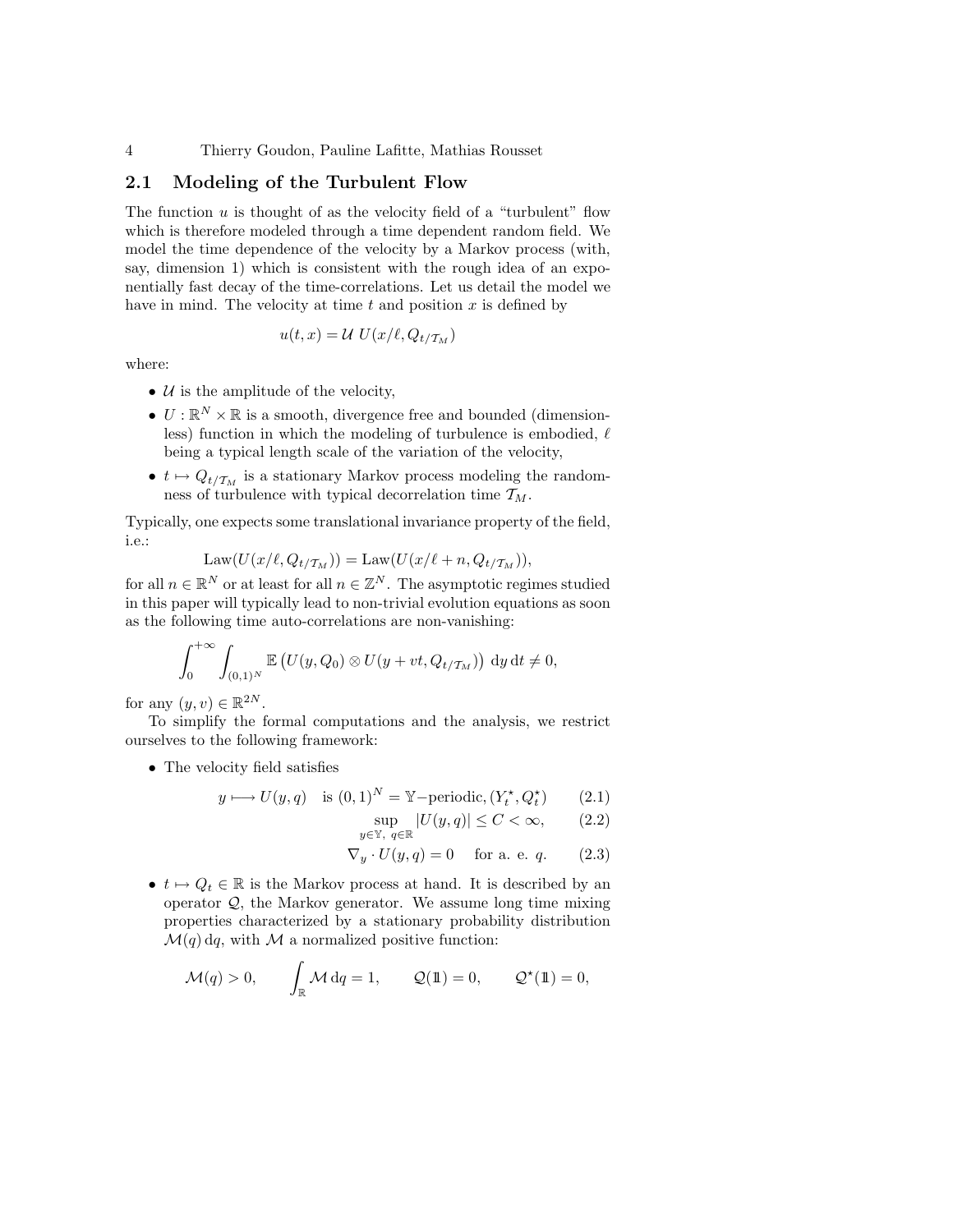where, here and below, we denote by  $\mathcal{Q}^*$  the adjoint operator defined for the inner product in  $L^2(\mathbb{R}, \mathcal{M}(q) \, dq)$ :

$$
(F, G) = \int_{\mathbb{R}} F(q)G(q) \mathcal{M}(q) dq.
$$

The parameter  $\mathcal{T}_M$  then appears as a relaxation time.

The mixing requirement on the Markov operators  $\mathcal{Q}^{\star}/\mathcal{Q}$  can be embodied in the spectral gap assumption

$$
\begin{cases}\n\text{There exists } \sigma > 0 \text{ such that} \\
-\int_{\mathbb{R}} \mathcal{Q}(F) \ F \mathcal{M}(q) \, \mathrm{d}q \ge \sigma \int_{\mathbb{R}} \left| F(q) - \int_{\mathbb{R}} F(q') \mathcal{M}(q') \, \mathrm{d}q' \right|^2 \mathcal{M}(q) \, \mathrm{d}q \ge 0. \\
(2.4)\n\end{cases}
$$

A typical example uses the Fokker-Planck operator

 $\overline{a}$ 

$$
\mathcal{Q}(F) = \frac{1}{\mathcal{M}(q)} \partial_q (\mathcal{M} \partial_q F) \tag{2.5}
$$

with  $\mathcal{M}(q) = e^{-q^2/2}/\sqrt{2\pi}$ . In this case, the evolution of a particle is then governed by the following set of differential equations

$$
dX = V dt,
$$
  
\n
$$
dV = \frac{1}{\mathcal{T}_{St}} \left( U U(X/\ell, Q_{t/\mathcal{T}_M}) - V \right) dt,
$$
  
\n
$$
dQ = \partial_q \mathcal{M}(q) dt + \sqrt{2} dW_t
$$

with  $W_t$  a Brownian motion. Another example relies on a jump process, associated to the generator

$$
\mathcal{Q}(F) = \int_{\mathbb{R}} F(q_{\star}) \mathcal{M}(q_{\star}) \, dq_{\star} - F.
$$
 (2.6)

For technical purposes, we need further assumptions involving the velocity field  $U$  and the generator  $Q$ . We will assume that  $U$  has null average

$$
\int_{\mathbb{Y}\times\mathbb{R}} U(y,q) \mathcal{M}(q) \,dq \,dy = 0.
$$
\n(2.7)

Occasionally, this assumption will be strengthened with the following pointwise centering condition

For a. e. 
$$
y \in \mathbb{Y}
$$
,  $\int_{\mathbb{R}} U(y, q) \mathcal{M}(q) dq = 0.$  (2.8)

We shall also need an ergodic property which states

{For a. e. 
$$
q \in \mathbb{R}
$$
, the solutions of  $U(y, q) \cdot \nabla_y f = 0$   
are constants with respect to y, (2.9)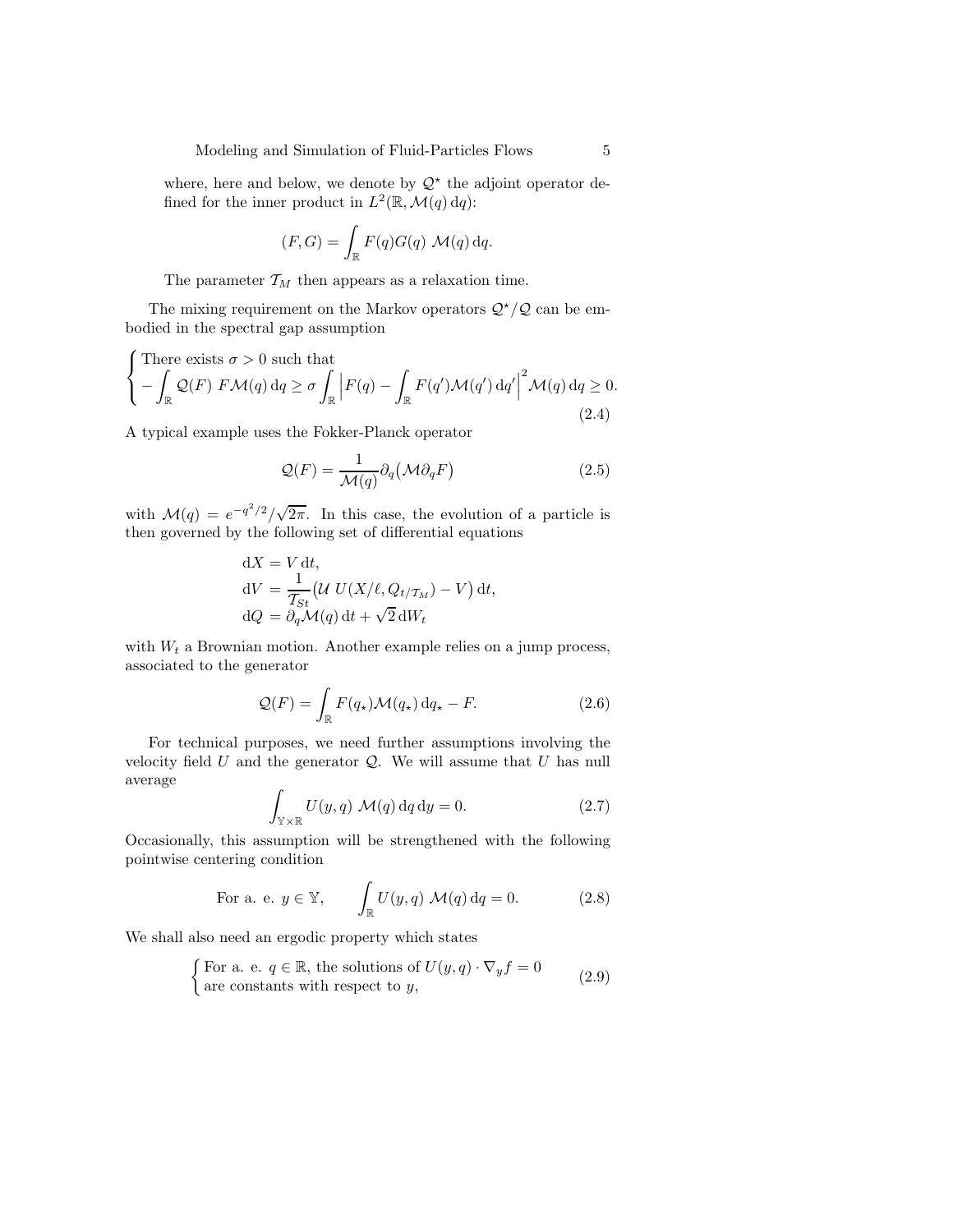and the non-degeneracy condition

The matrix  $A(y) = \int_{\mathbb{R}} U(y, q) \otimes U(y, q) \mathcal{M}(q) dq$ <br>is positive definite, and its coefficients belong to  $W^{1,\infty}(\mathbb{Y})$ . (2.10)

The expression of the time correlations of the space average of the field we obtain depend on the scales separation, that is on the ordering between the different physical parameters involved in the equation. In what follows, it will be given by the following formula:

$$
\mathbb{D}_2 = \int_{\mathbb{R}} \int_{\mathbb{Y}} U(y, q) \, \mathrm{d}y \otimes (-\mathcal{Q}^*)^{-1} \Big( \int_{\mathbb{Y}} U(y, q) \, \mathrm{d}y \Big) \, \mathcal{M}(q) \, \mathrm{d}q \, \mathrm{d}y, \tag{2.11}
$$

or by the following two cases when particle transport operates at the same time scale as the random process: the first case will appear when dealing with the "Fine Particle" regime:

$$
\mathbb{D}_1 = \int_{\mathbb{Y} \times \mathbb{R}} U(y, q) \otimes (U(y, q) \nabla_y - \mathcal{Q}^*)^{-1}(U)(y, q) \mathcal{M}(q) dq dy. \tag{2.12}
$$

and for the "High Inertia" regime, we get

$$
\mathbb{D}_0(v) = \int_{\mathbb{Y} \times \mathbb{R}} U(y, q) \otimes (v \cdot \nabla_y - \mathcal{Q}^*)^{-1}(U)(y, q) \mathcal{M}(q) dq dy. \quad (2.13)
$$

The definition of the inverse operators involved in these formulae is an issue and the arguments, which are of Fredholm alternative type, should be discussed carefully.

Instead of considering the particle distribution function in phase space, it is therefore convenient to deal with the density in  $\mathbb{R}^{2N} \times \mathbb{R}$  of the probability distribution of the random variable  $(X, V, Q)$ . In other words, we introduce  $F(t, x, v, q) \geq 0$  such that, at time  $t \geq 0$ , for any measurable sets  $\Omega \subset \mathbb{R}^N$ ,  $\mathcal{V} \subset \mathbb{R}^N$  and  $\mathcal{K} \subset \mathbb{R}$ , we have,

$$
\int_{\Omega \times \mathcal{V} \times \mathcal{K}} F(t, x, v, q) \mathcal{M}(q) dq dv dx = \text{Proba}(\{(X_t, V_t, Q_t) \in \Omega \times \mathcal{V} \times \mathcal{K}\}).
$$

Accordingly, we are led to the following evolution PDE on densities

$$
\partial_t F + v \cdot \nabla_x F + \frac{1}{\mathcal{T}_{St}} \nabla_v \cdot \left( (\mathcal{U} \ U(x/\ell, q) - v) F \right) = \frac{1}{\mathcal{T}_M} \mathcal{Q}^\star(F). \tag{2.14}
$$

Our goal is:

- first to identify some relevant asymptotic regimes, depending on the values of the stochastic and physical parameters  $\mathcal{T}_M$ ,  $\mathcal{U}$ ,  $\ell$  and  $\mathcal{T}_{St}$ , compared to typical time and length scales of observation,

- second, to establish the limit equations which correspond to these regimes.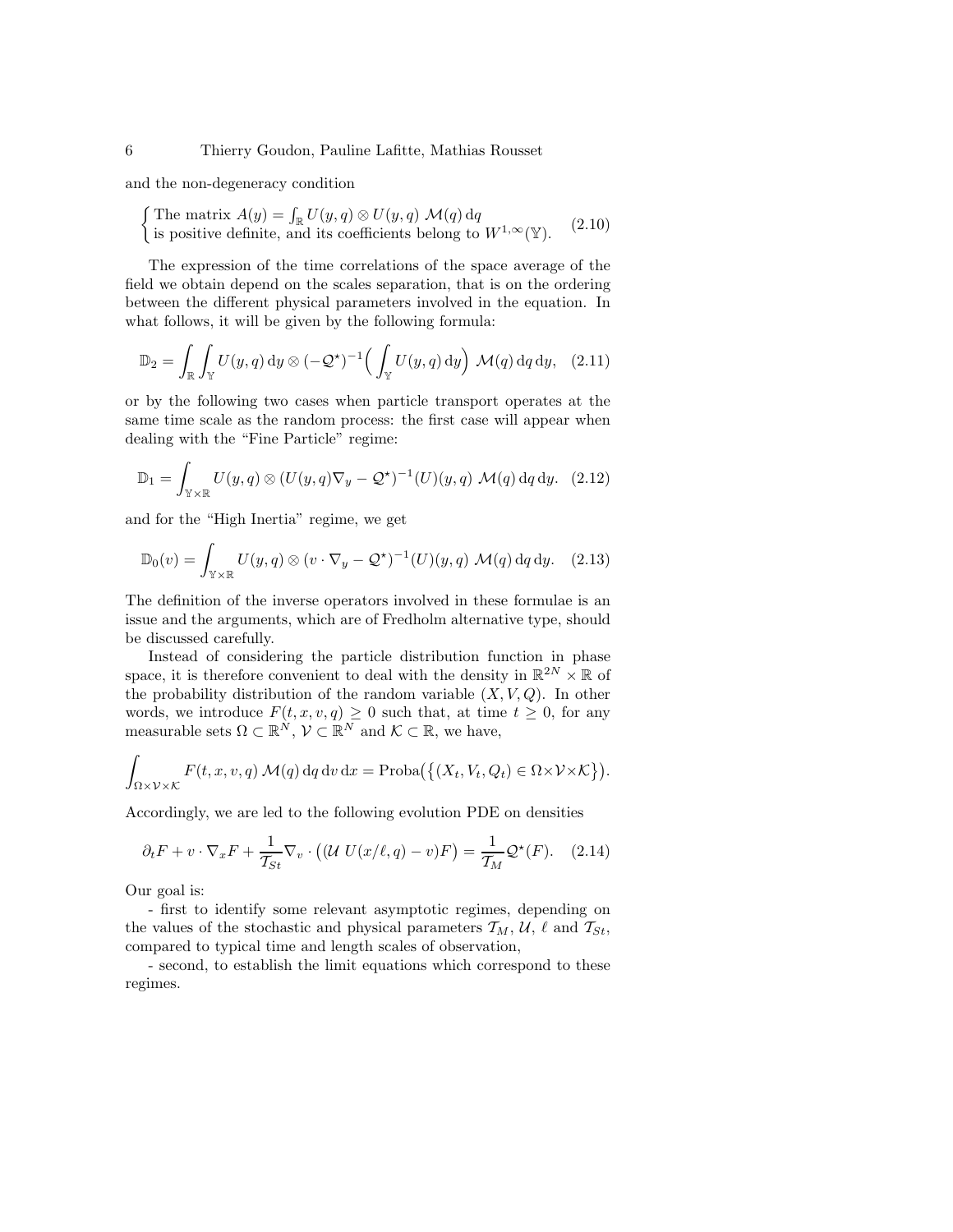These questions have been addressed with a different viewpoint in [13], as well as in [41] with a more physical insight. Our approach is also strongly inspired from [24]: there the modeling of turbulence relies on finite time decorrelations of the velocity field. It allows to perform the asymptotic analysis by using the method introduced in [38]. We revisit this analysis by replacing this finite time decorrelation by suitable mixing properties of the Markov generator. In turn, the kinetic viewpoint applied to (2.14) is based on the relaxation property of the generator, with methods reminiscient to the analysis of hydrodynamic limits in gas dynamics. Such an approach also appears in [17] where an additional variable is introduced to the usual (position-velocity) phase space in order to describe the carrier flow turbulent velocity encoutered by a particle along its path. We finally refer to the technical developments in [25] which have to be adapted to the two-phase flow context.

## 2.2 Dimension Analysis and Asymptotic Regimes

We introduce time and length units, denoted by T and L respectively. Then, we define dimensionless variables and unknowns as follows

$$
t \to t\mathcal{T}, \qquad x \to x\mathcal{L}, \qquad v \to \frac{\mathcal{L}}{\mathcal{T}}v
$$

$$
F(t, x, v, q) \to \mathcal{L}^3 \left(\frac{\mathcal{L}}{\mathcal{T}}\right)^3 \, F(t, x, v, q).
$$

We are finally led to

$$
\partial_t F + v \cdot \nabla_x F + \frac{1}{\tau} \nabla_v \cdot \left[ \left( \eta U(x/\lambda, q) - v \right) F \right] = \frac{1}{\varepsilon} \mathcal{Q}^\star(F) \tag{2.15}
$$

which is governed by the following four dimensionless parameters

$$
\varepsilon = \frac{T_M}{T}, \qquad \qquad \tau = \frac{T_{St}}{T}
$$

$$
\eta = \frac{UT}{L}, \qquad \qquad \lambda = \frac{\varepsilon}{L}.
$$

We shall investigate the behavior of the solutions with respect to the parameters. Let us start with some a priori estimates. Since  $\int Q(f) \mathcal{M} dq =$ 0, we can reproduce easily the argument in [24] which prove the following estimate on the momentum and kinetic energy.

**Proposition 2.1.** Let the initial data  $F_0 \geq 0$  satisfy

$$
\int_{\mathbb{R}^{2N}\times\mathbb{R}} F_0 \mathcal{M} \, \mathrm{d}q \, \mathrm{d}v \, \mathrm{d}x = M_0 < \infty, \qquad \int_{\mathbb{R}^{2N}\times\mathbb{R}} |v|^2 F_0 \mathcal{M} \, \mathrm{d}q \, \mathrm{d}v \, \mathrm{d}x = M_2 < \infty. \tag{2.16}
$$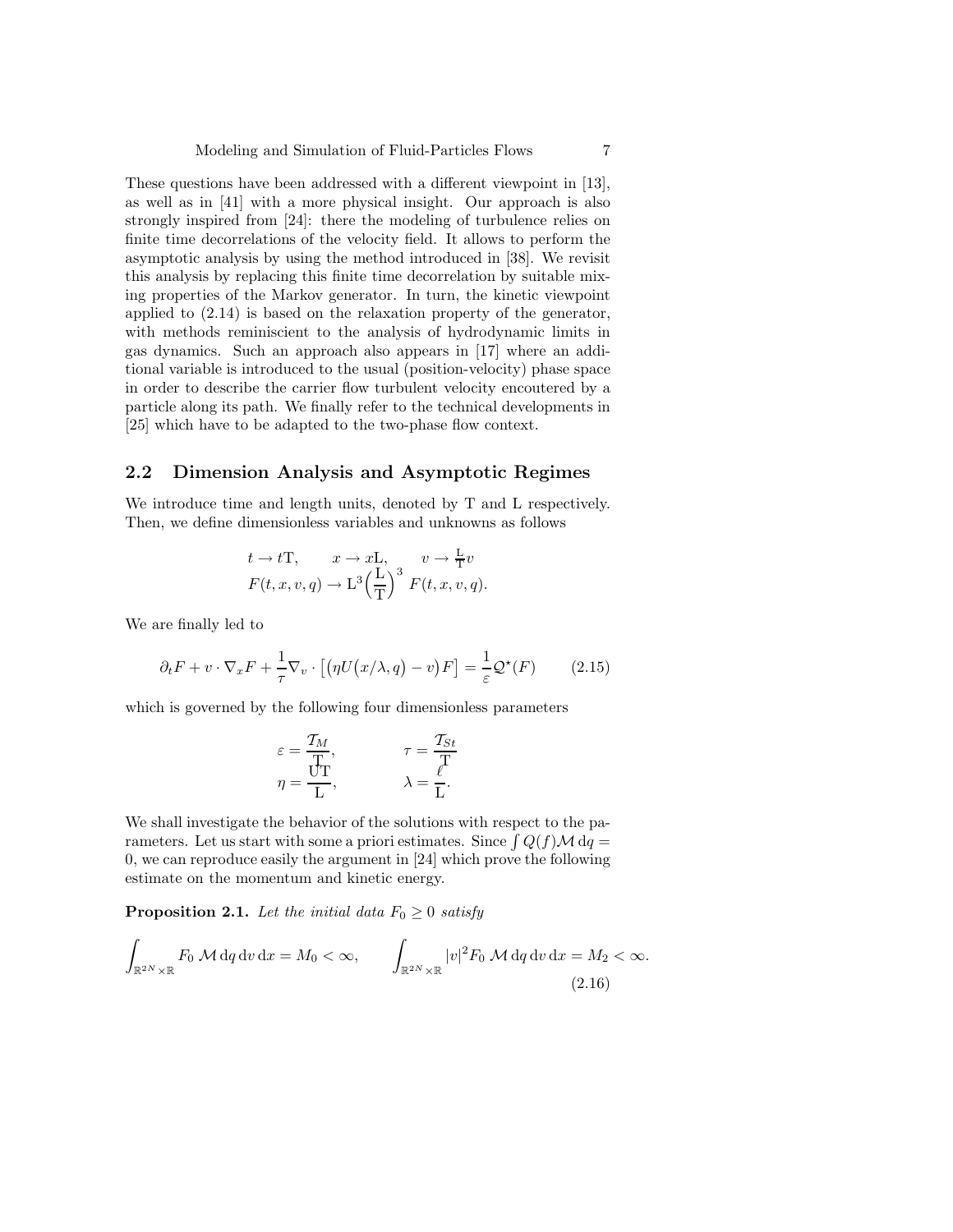Then, for any time  $t \geq 0$ , the solution  $F(t, x, v, q)$  of  $(2.15)$  verifies  $\int_{\mathbb{R}^{2N} \times \mathbb{R}} F(t)$  M dq dv dx =  $M_0$  and there exists a constant  $C > 0$ , depending only on  $M_0$ ,  $M_2$  and K such that, for any  $t \geq 0$ ,

$$
\int_{\mathbb{R}^{2N}\times\mathbb{R}}|v|F(t)\mathcal{M}\,dq\,dv\,dx\leq C\eta,\quad \int_{\mathbb{R}^{2N}\times\mathbb{R}}|v|^{2}F(t)\mathcal{M}\,dq\,dv\,dx\leq C\eta^{2}.
$$

We can also obtain estimates that uses the dissipative properties of the Markov generator. However, these estimates are useful only when  $\tau$  does not go to 0.

**Proposition 2.2.** Let the initial data  $F_0 \geq 0$  satisfy (2.16) and

$$
\int_{\mathbb{R}^{2N} \times \mathbb{R}} |F_0|^2 \, \mathcal{M} \, \mathrm{d}q \, \mathrm{d}v \, \mathrm{d}x = M_e < \infty. \tag{2.17}
$$

Then, for any time  $0 \le t \le T < \infty$ , there exists a constant  $C(T/\tau) > 0$ , which blows up as  $\tau \rightarrow 0$ , such that

$$
\int_{\mathbb{R}^{2N} \times \mathbb{R}} |F(t)|^2 \, M \, dq \, dv \, dx \le C(T/\tau),
$$
\n
$$
\frac{1}{\epsilon} \int_0^t \int_{\mathbb{R}^{2N} \times \mathbb{R}} \left| F - \int F(q_\star) \, \mathcal{M}(q_\star) \, dq_\star \right|^2 \, M \, dq \, dv \, dx \, ds \le C(T/\tau).
$$

Proof. By using integration by parts, we have

$$
\frac{\mathrm{d}}{\mathrm{d}t} \int_{\mathbb{R}^{2N} \times \mathbb{R}} F^2 \mathcal{M} \, \mathrm{d}q \, \mathrm{d}v \, \mathrm{d}x - \frac{1}{\varepsilon} \int_{\mathbb{R}^{2N} \times \mathbb{R}} \mathcal{Q}^{\star}(F) F \mathcal{M} \, \mathrm{d}q \, \mathrm{d}v \, \mathrm{d}x \n= -\frac{1}{\tau} \int_{\mathbb{R}^{2N} \times \mathbb{R}} v \cdot \nabla_v \left(\frac{F^2}{2}\right) \mathcal{M} \, \mathrm{d}q \, \mathrm{d}v \, \mathrm{d}x = \frac{N}{2\tau} \int_{\mathbb{R}^{2N} \times \mathbb{R}} F^2 \mathcal{M} \, \mathrm{d}q \, \mathrm{d}v \, \mathrm{d}x.
$$

We conclude by using (2.4) and the Gronwall lemma.

$$
\Box
$$

In the spirit of [24], we shall distinguish "High Inertia Particles Regimes" where  $\tau$  is kept fixed and "Fine Particles Regimes" where the drag force is the leading term within the equation. The former asymptotically lead to diffusion equations where the diffusion operates on velocity while the latter lead to asymptotic diffusion operating on position. As explained below, the Fine Particles Regimes are much harder to analyze due to concentration phenomena, see [29, 30]. Interestingly, looking at an "Over-Damped Regime"  $(\tau \to 0)$  yet in the "High Inertia-Particles" Regimes" leads to an asymptotic diffusion evolution on position similar to the "Fine Particles Regimes", but based on a different physical background mechanism.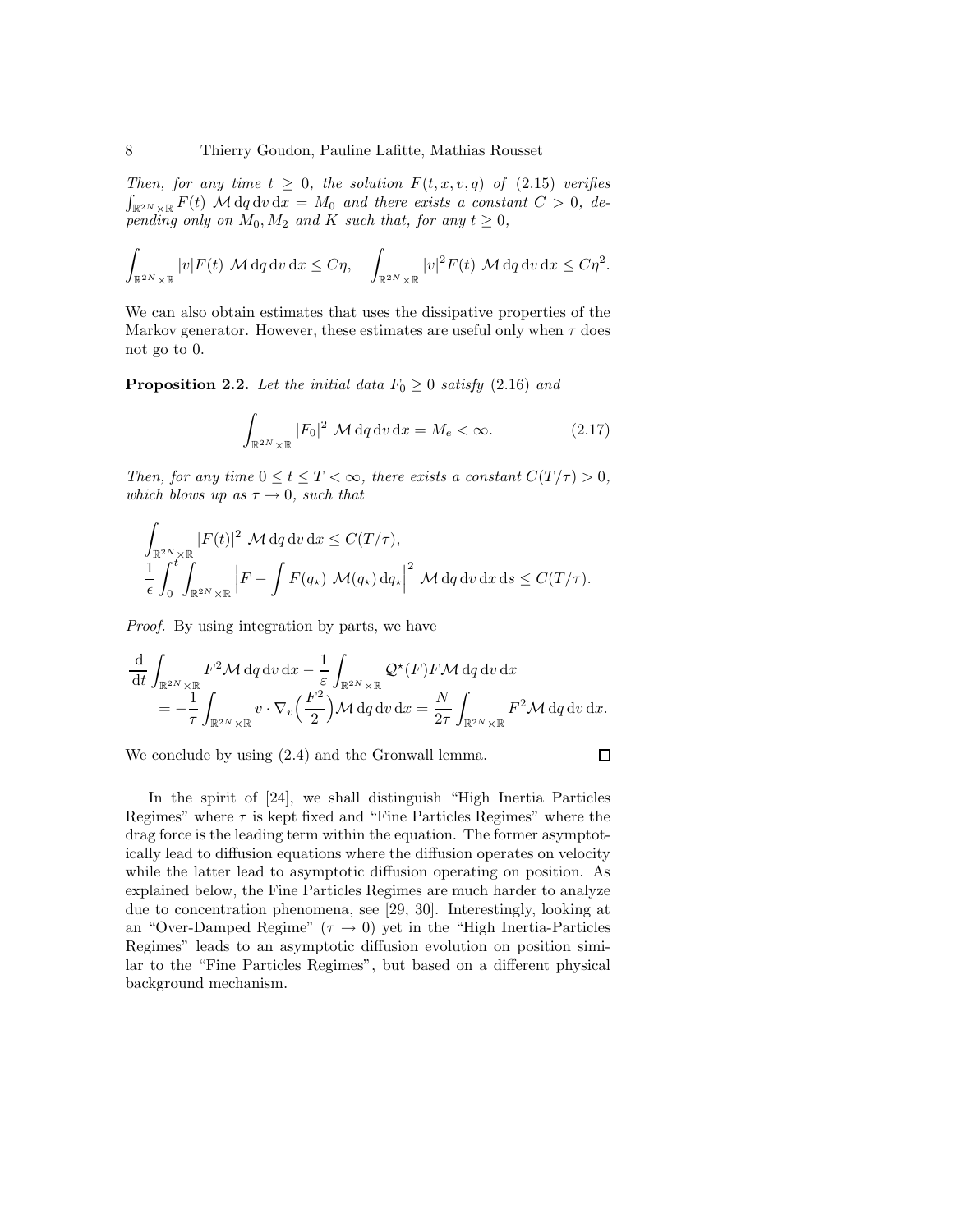Modeling and Simulation of Fluid-Particles Flows 9

#### 2.2.1 High-Inertia-Particles Regime

The high-inertia regimes investigated in [24] corresponds to assume

$$
\eta = 1/\sqrt{\varepsilon}, \qquad \lambda = \varepsilon, \qquad \varepsilon \to 0, \qquad \tau \text{ fixed.} \tag{2.18}
$$

Furthermore, an adpatation of [25] leads to consider the regime

$$
\eta = 1/\sqrt{\varepsilon}, \qquad \lambda = \varepsilon^{\alpha}, \qquad \varepsilon \to 0, \qquad \tau \text{ fixed}, \qquad \alpha > 1. \tag{2.19}
$$

We will take  $\alpha = 3/2$  in the formal analysis, but the method seems to work the same for other  $\alpha > 1$ . Both regimes (2.18) and (2.19) yield Fokker-Planck like equations in phase space. It means that the limiting behavior as  $\varepsilon \to 0$  can be described by the PDE

$$
\partial_t G + v \cdot \nabla_x G = \nabla_v \cdot \left(\frac{v}{\tau} G + \frac{1}{\tau^2} \mathbb{D}_n \nabla_v G\right)
$$

where the unknown  $G = G(t, x, v)$  is a distribution function in phase space. For the regime (2.18), the effective diffusion matrix is  $\mathbb{D}_0$  as defined in (2.13), whereas for the regime (2.19), it is  $\mathbb{D}_2$  given by (2.11).

Considering classically the "Over-Damped" regime  $\tau \to 0$  for regime (2.19) leads to a diffusion on position:

$$
\partial_t G = \nabla_x \cdot (\mathbb{D}_2 \nabla_x G),
$$

where  $G = G(t, x)$  now depends only on time and space. The "Over-Damped" regime could be obtained directly from (2.19) by taking  $\sqrt{\varepsilon}$  $\tau_{\varepsilon} \ll 1$ . The case of regime (2.18) with such an over damping would also lead to a similar diffusion on position but solution of a more intricate diffusion homogeneization problem that lies beyond the scope of this paper.

#### 2.2.2 Fine-Particles Regime

In these regimes the scaled Stokes settling time  $\tau$  goes to 0, very fast. Let us first discuss the asymptotic properties of the model, without making precise the relation between the parameters; we only assume that  $0 \le$  $\tau \ll 1$  sufficiently fast. We can expect that

$$
f(t, x, v, q) \sim \rho(t, x, q) \, \delta_{v = \eta u(x/\lambda, q)}, \tag{2.20}
$$

with the macroscopic density  $\rho$  of order 1. It fixes the dependence with respect to the variable  $v$ . It is therefore convenient to use the moment equations associated to (2.14). We set

$$
\rho(t, x, q) = \int f \, dv, \quad J(t, x, q) = \int v f \, dv, \quad \mathbb{P}(t, x, q) = \int v \otimes v f \, dv.
$$
\n(2.21)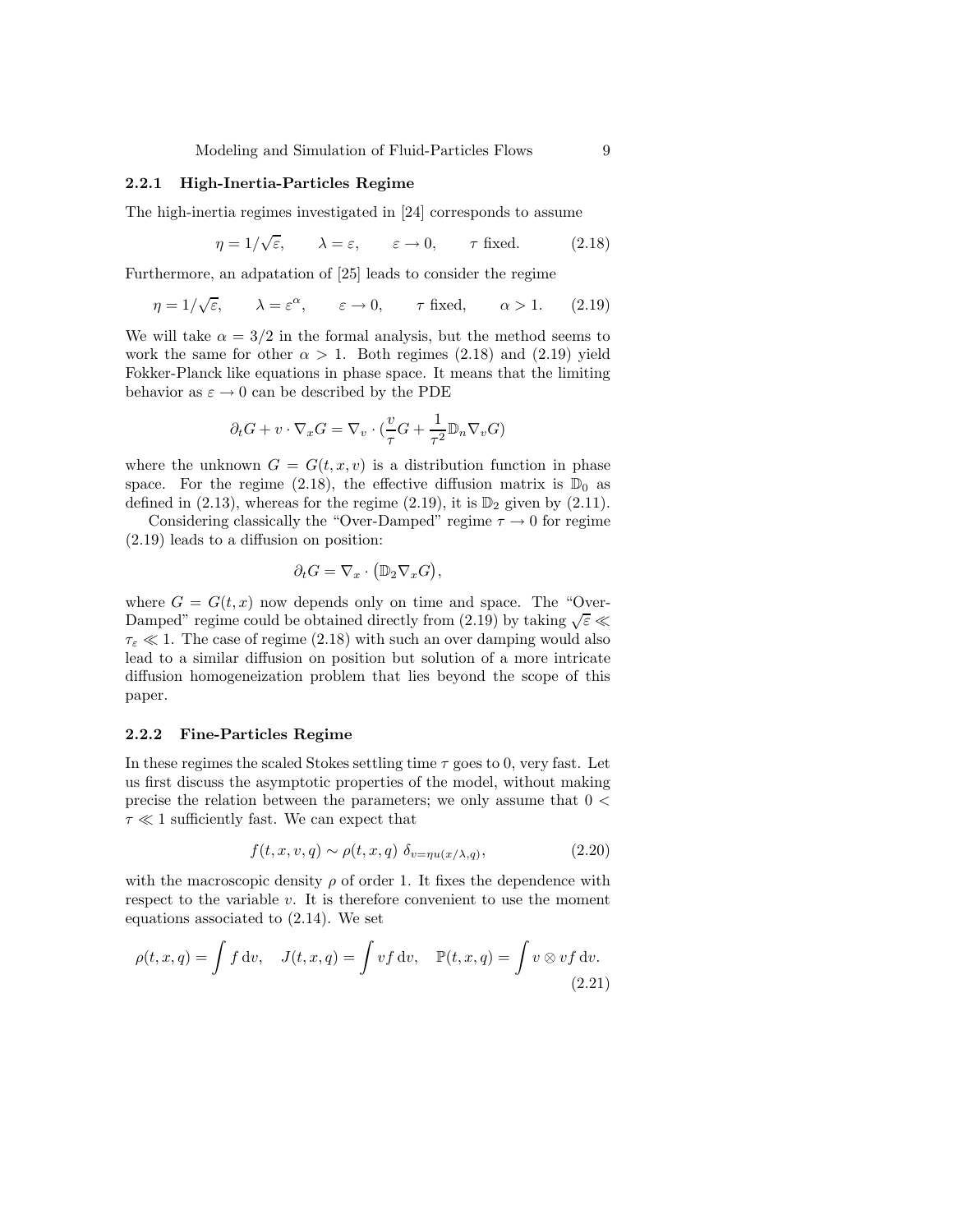Integration of (2.14) with respect to the velocity variable yields

$$
\partial_t \rho(t, x) + \text{div}_x J = \frac{1}{\varepsilon} \mathcal{Q}^*(\rho), \tag{2.22}
$$

$$
\partial_t J + \text{Div}_x \mathbb{P} = \frac{1}{\tau} (\eta \rho U(x/\lambda, q) - J) + \frac{1}{\varepsilon} \mathcal{Q}^\star(J). \tag{2.23}
$$

Due to (2.20), we have

$$
\eta \rho U(x/\lambda, q) - J) \to 0,
$$

as well as

$$
\rho = \mathcal{O}(1), \qquad J = \mathcal{O}(\eta), \qquad \mathbb{P} = \mathcal{O}(\eta^2), \tag{2.24}
$$

all of the above terms remaining bounded when  $\tau \to 0$ . Hence, we can use  $(2.23)$  to rewrite  $(2.22)$  as follows:

$$
\partial_t \rho(t, x) + \text{div}_x \big( \rho \eta U(x/\lambda, q) \big) - \frac{1}{\varepsilon} \mathcal{Q}^*(\rho)
$$
  
=  $\tau \text{div}_x \Big[ \partial_t J + \text{Div}_x \mathbb{P} \Big] - \frac{\tau}{\varepsilon} \text{div}_x \mathcal{Q}^*(J).$ 

The scaling assumptions  $\eta \tau / \varepsilon \ll 1$  and  $\eta^2 \tau \ll 1$  will guarantee that the right hand side goes to 0, owing to (2.24). Hence, we can expect the problem is close to the more familiar one

$$
\partial_t \rho(t, x) + \text{div}_x \big( \eta \rho U(x/\lambda, q) \big) - \frac{1}{\varepsilon} \mathcal{Q}^\star(\rho) = 0
$$

which is a standard model describing the passive transport of tracer particles in the flow described by  $u$ , see e. g. [32]. Note that the above formal computation could also be carried out using an Hilbert expansion on the dual problem (with operators acting on test functions instead of densities).

Let us now specify the scaling. Below, the analysis will be carried out by assuming either

$$
\begin{cases}\n\eta = 1/\sqrt{\varepsilon}, & \lambda = \sqrt{\varepsilon}, \quad \varepsilon \to 0, \\
\tau = \varepsilon^k \text{ with } k > 3/2.\n\end{cases}
$$
\n(2.25)

or

$$
\begin{cases} \eta = 1/\sqrt{\varepsilon}, & \lambda = \varepsilon^{\alpha}, \quad \varepsilon \to 0, \\ \tau = \varepsilon^k \text{ with } k > 3/2, & \alpha > 1/2. \end{cases}
$$
 (2.26)

As a consequence of the combination of the hydrodynamic limit to the random homogenization effects, we obtain a macroscopic diffusion equation

$$
\partial_t \rho - \nabla_x \cdot (\mathbb{D}_n \nabla_x \rho) = 0
$$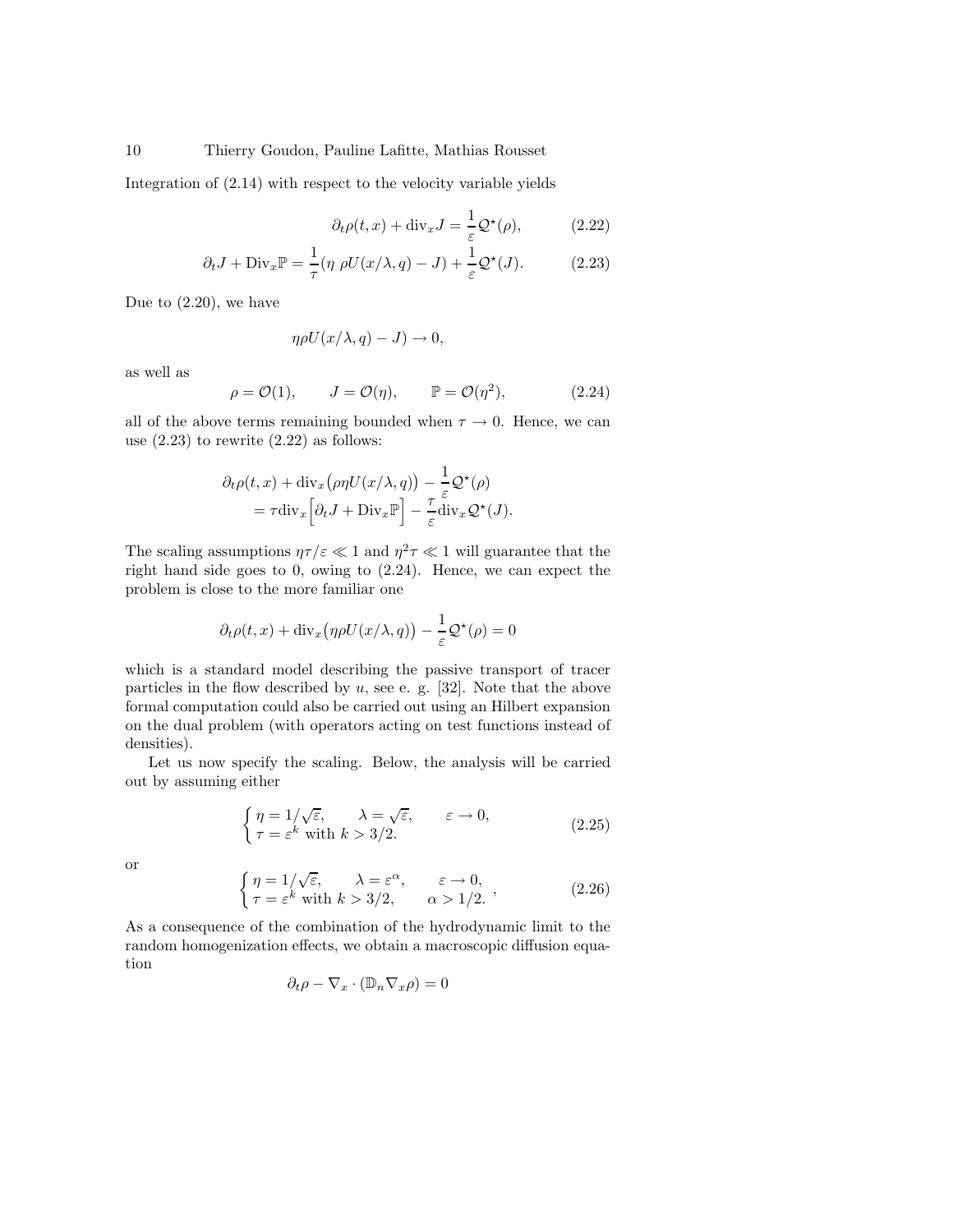with  $n = 1$  for (2.25) and  $n = 2$  for (2.26) with  $\alpha = 3/2$ . Referring to [24], these scalings correspond to the "Small Stokes number-Fine particles Regimes" (the Stokes number is the ratio  $\tau/\varepsilon$ ). However (2.25) and (2.26) are not treated in [24] where so fast space oscillations are excluded (with  $\eta = 1/\sqrt{\varepsilon}$ , the result in [24] assumes  $\lambda$  fixed, a case which can be treated easily by the techniques exposed here).

## 2.3 Derivation of the Effective Equations in the Fine Particles Regimes

#### 2.3.1 Analysis of the Regime (2.25)

Let us assume that (2.25) holds, so that we address the question of the behavior for small  $\varepsilon$ 's of

$$
\partial_t \rho_{\varepsilon}(t, x) + \frac{1}{\sqrt{\varepsilon}} \text{div}_x \big( \rho_{\varepsilon} U(x/\sqrt{\varepsilon}, q) \big) - \frac{1}{\varepsilon} \mathcal{Q}^*(\rho_{\varepsilon}) = 0. \tag{2.27}
$$

We insert the ansatz

$$
\rho_\varepsilon(t,x,q)=\rho_0(t,x,x/\sqrt{\varepsilon},q)+\sqrt{\varepsilon}\rho_1(t,x,x/\sqrt{\varepsilon},q)+\varepsilon\rho_2(t,x,x/\sqrt{\varepsilon},q)+...
$$

At leading order we obtain

$$
U(y, q) \cdot \nabla_y \rho_0 - \mathcal{Q}^*(\rho_0) = 0.
$$

The  $\mathcal{O}(1/\sqrt{\varepsilon})$  equation reads

$$
U(y,q) \cdot \nabla_y \rho_1 - \mathcal{Q}^*(\rho_1) = -U(y,q) \cdot \nabla_x \rho_0,
$$

and, finally,  $\mathcal{O}(1)$  terms yield

$$
U(y,q)\cdot\nabla_y\rho_2-\mathcal{Q}^\star(\rho_2)=-\partial_t\rho_0-U(y,q)\cdot\nabla_x\rho_1.
$$

We are thus led to investigate the cell equation

$$
U(y,q)\cdot\nabla_y\rho-\mathcal{Q}^\star(\rho)=h
$$

completed with periodic boundary conditions. Clearly, the equation can make sense only when the right hand side fulfills the compatibility condition

$$
\int_{\mathbb{Y}\times\mathbb{R}} h \mathcal{M}(q) \, dq \, dy = 0.
$$

This is a necessary condition; it can be shown to be also sufficient as summarized in the following claim. (We analyze the relaxation operator (2.6) only, but it is possible to extend the result to the operator (2.5).)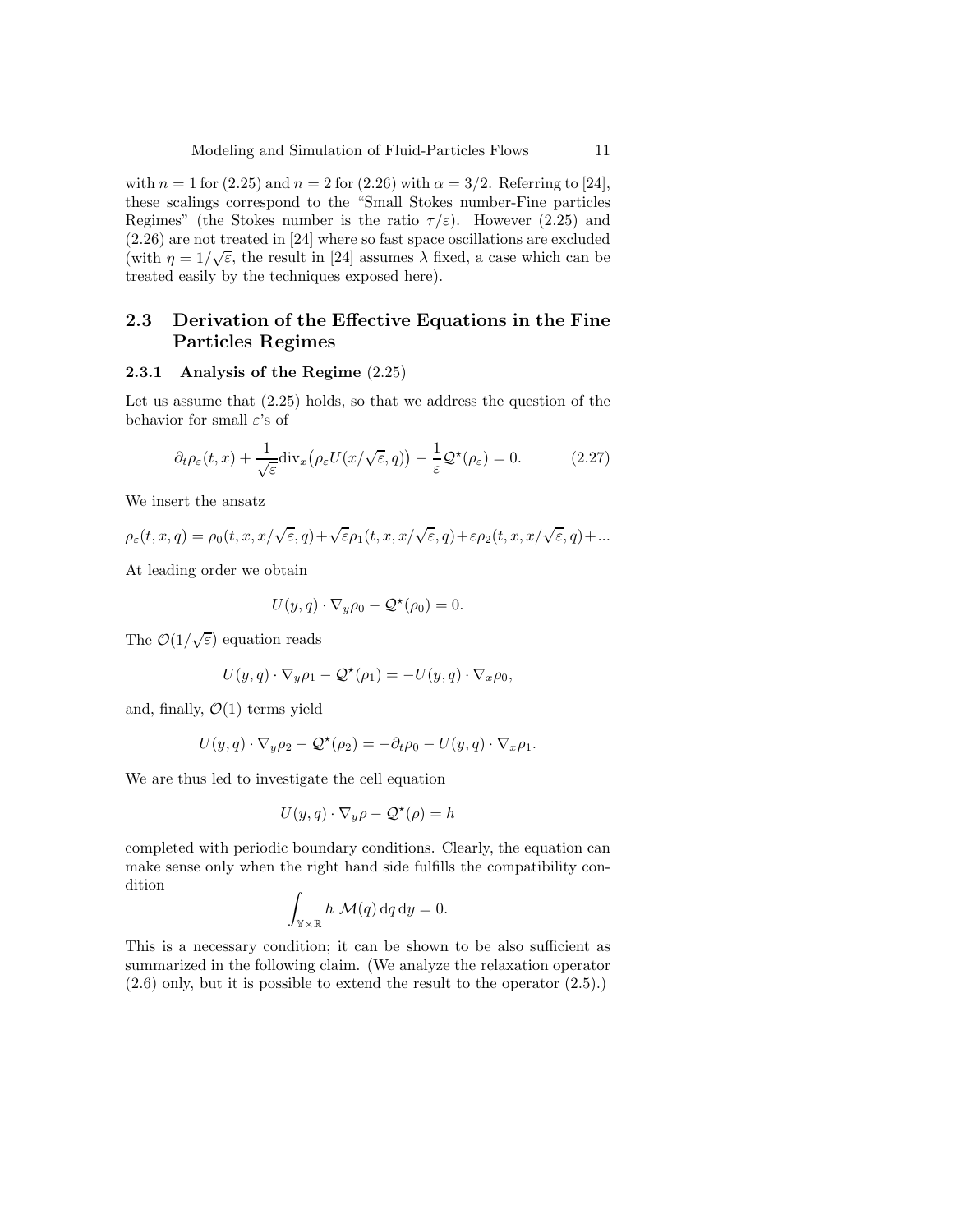**Lemma 2.3.** Let  $Q^*$  be a bounded operator on  $L^2(\mathbb{R}, \mathcal{M} \, dq)$ , verifying (2.4). Let U satisfy  $(2.1)-(2.3)$  and  $(2.9)-(2.10)$ . Then for any  $h \in$  $L^2(\mathbb{Y} \times \mathbb{R}, \mathcal{M} \, \mathrm{d}q \, \mathrm{d}y)$  verifying  $\int h \mathcal{M}(q) \, \mathrm{d}q \, \mathrm{d}y = 0$  there exists a unique solution  $\rho \in L^2(\mathbb{Y} \times \mathbb{R}, \mathcal{M} \, dq \, dy)$  of  $U(y, q) \cdot \nabla_y \rho - \mathcal{Q}^*(\rho) = h$  such that  $\int_{\mathbb{Y}\times\mathbb{R}} \rho \mathcal{M}(q) dq dy = 0.$ 

*Proof.* Let us start by studying the problem when  $h = 0$ . Integrating with respect to both  $y$  and  $q$ , using the periodic boundary condition and (2.4), we get

$$
\int_{\mathbb{Y}\times\mathbb{R}} \left| \rho(y,q) - \int_{\mathbb{R}} \rho(y,q_\star) \mathcal{M}(q_\star) \,dq_\star \right|^2 \, \mathcal{M}(q) \,dq \,dy = 0
$$

and we infer first that the solution  $\rho(y, q) = \rho(y) \in \text{Ker}(\mathcal{Q}^*)$  does not depend on q. Then, the equation simply becomes  $U(y, q) \cdot \nabla_y \rho = 0$ . The ergodic condition (2.9) implies that  $\rho$  does not depend on the fast variable  $\gamma$ . Therefore imposing the solution has a null average forces  $\rho = 0.$ 

Now we suppose  $h \neq 0$  and we justify the existence of solutions by a regularization argument. Let us consider the sequence  $(\rho_{\lambda})_{\lambda>0}$  of solutions to

$$
\lambda \rho_{\lambda} + U \cdot \nabla_y \rho_{\lambda} - \mathcal{Q}^{\star}(\rho_{\lambda}) = h. \tag{2.28}
$$

If  $\rho_{\lambda}$  is bounded in  $L^2(\mathbb{Y} \times \mathbb{R})$  letting  $\lambda \to 0$  for a suitable (weakly) convergent subsequence yields the desired existence statement. Hence, we assume that  $\|\rho_{\lambda}\|_{L^2(\mathbb{Y}\times\mathbb{R})} = 1$  and the  $\rho_{\lambda}$ 's verifies (2.28) with a right hand side  $h_{\lambda}$  that tends to 0. We shall show that we are led to a contradiction. Indeed, let us denote  $\langle \rho_{\lambda} \rangle = \int_{\mathbb{R}} \rho_{\lambda} \mathcal{M} dq$ . By using (2.4), we get

$$
\int_{\mathbb{Y}\times\mathbb{R}} \left|\rho_{\lambda}(y,q)-\langle\rho_{\lambda}\rangle(y)\right|^2 \, \mathcal{M}(q) \, \mathrm{d}q \, \mathrm{d}y \xrightarrow[\lambda\to 0]{} 0.
$$

Next, since  $\langle \rho_{\lambda} \rangle \in \text{Ker}(\mathcal{Q}^{\star}),$  we can write

$$
U\cdot\nabla_y\langle\rho_\lambda\rangle=h_\lambda-\lambda\rho_\lambda+\big(\mathcal{Q}^\star-U\cdot\nabla_y\big)(\rho_\lambda-\langle\rho_\lambda\rangle).
$$

We denote by  $S_{\lambda}(y, q)$  the right hand side and we set

$$
A(y) = \langle U(y, q) \otimes U(y, q) \rangle.
$$

By (2.10) this matrix is invertible and  $A(y)^{-1}$  belongs to  $W^{1,\infty}(\mathbb{Y})$ . We deduce that

$$
\nabla_y \langle \rho_\lambda \rangle = A(y)^{-1} \langle US_\lambda(y,q) \rangle
$$

belongs to a compact set of  $H^{-1}(\mathbb{Y})$ . Accordingly, since  $\int h_{\lambda} \mathcal{M} d q d y =$ 0 implies  $\int \langle \rho_{\lambda} \rangle dy = 0$ , we deduce by a standard Fourier argument that  $\langle \rho_{\lambda} \rangle$  belongs to a compact set in  $L^2(\mathbb{Y})$ . Finally, we conclude that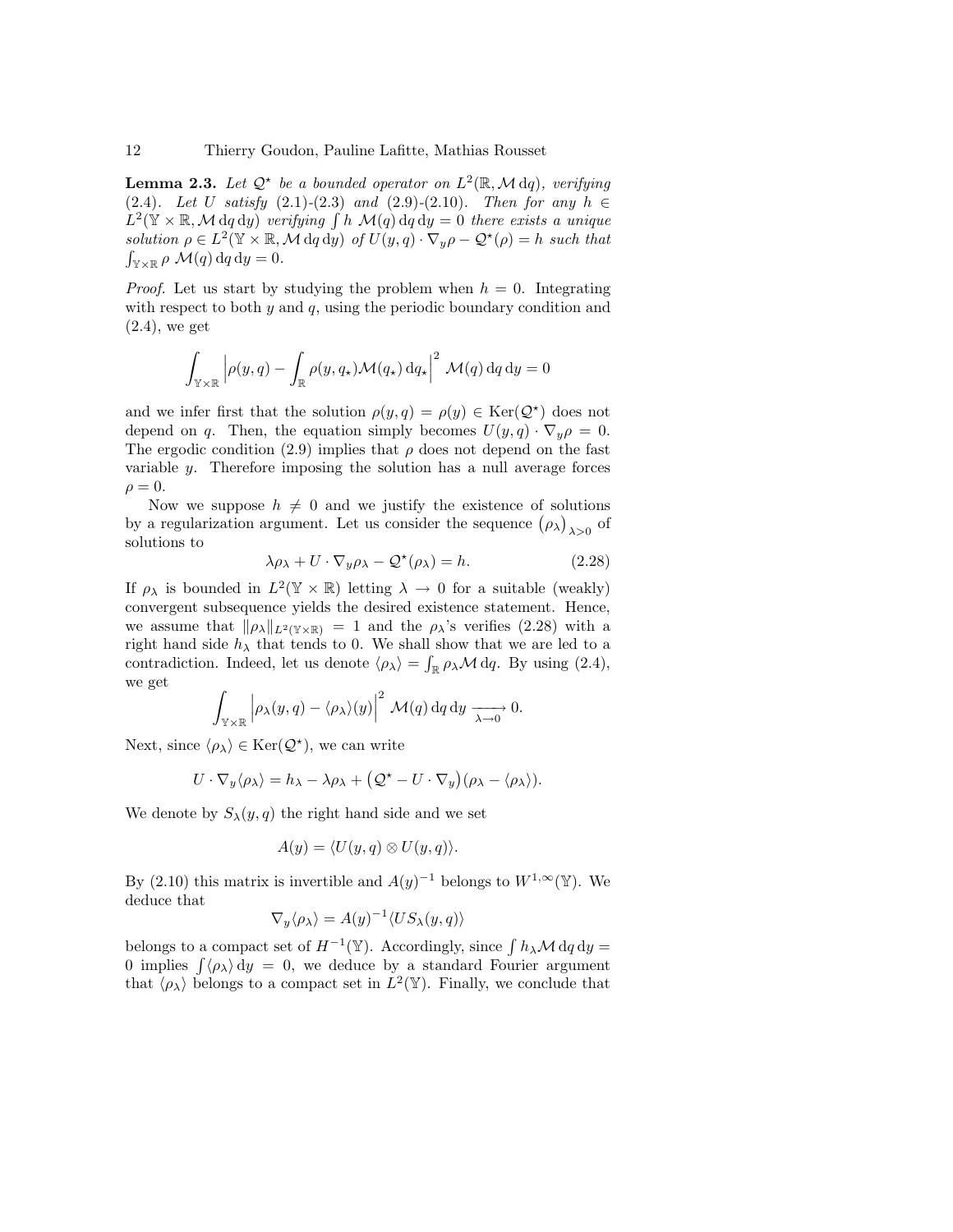$\rho_{\lambda} = (\rho_{\lambda} - \langle \rho_{\lambda} \rangle) + \langle \rho_{\lambda} \rangle$  is (strongly) compact in  $L^2(\mathbb{Y} \times \mathbb{R}, \mathcal{M} \, dq \, dy)$ . Extracting a subsequence if necessary, let us denote  $\rho$  the limit of the  $\rho_{\lambda}$ 's. It verifies

$$
U \cdot \nabla_y \rho - \mathcal{Q}^*(\rho) = 0, \qquad \int \rho \mathcal{M} \, dq \, dy = 0,
$$

thus  $\rho = 0$ , a contradiction.

Remark 2.4. In fact, the above cell problem has a probabilistic interpretation that will lead to similar existence/uniqueness result but which can be extended to the space of continuous and bounded functions. Introducing

$$
t\mapsto Q_t^\star,
$$

the Markov process with generator  $\mathcal{Q}^*$ , and the process solution of

$$
\dot{Y}_t^{\star} = -U(Y_t^{\star}, Q_t^{\star}),
$$

the solution of the cell problem  $U(y, q) \cdot \nabla_y \rho - \mathcal{Q}^*(\rho) = h$  writes down:

$$
\rho(q, y) = \int_0^{+\infty} -\mathbb{E}\left(h(Y_t^{\star}, Q_t^{\star})|(Y_0^{\star} = y, Q_0^{\star} = q)\right) dt,
$$

which will be well defined as soon as the process  $t \mapsto (Y_t^{\star}, Q_t^{\star})$  is mixing and h is centered with respect to the invariant measure  $\mathcal{M}(q)$  dq dy. If  $Q^{\star}$  is a Fokker-Planck operator, a sufficient condition to get mixing is the hypoellipticity of the operator  $U(y, q) \cdot \nabla_y \rho - \mathcal{Q}^*$  (the usual Hörmander sense), see [35].

This statement already proves that  $\rho_0(t, x, y, q) = \rho_0(t, x)$  does not depend on q nor on y. Let us introduce  $\chi = (\chi_1, ..., \chi_N)$  solution of

$$
U(y,q) \cdot \nabla_y \chi - \mathcal{Q}^\star(\chi) = U(y,q)
$$

which makes sense thanks to (2.7). Then we get

$$
\rho_1(t, x, y, q) = -\chi(y, q) \cdot \nabla_x \rho_0(t, x).
$$

Therefore, the compatibility condition for the  $\mathcal{O}(1)$  equation leads to

$$
\partial_t \rho_0 - \nabla_x \cdot \left( \int_{\mathbb{Y} \times \mathbb{R}} U(y, q) \otimes \chi(y, q) \mathcal{M}(q) \, dq \, dy \, \nabla_x \rho_0 \right) = 0.
$$

The diffusion matrix (2.12) writes down:

$$
\mathbb{D}_1 = \int_{\mathbb{Y} \times \mathbb{R}} U(y, q) \otimes \chi(y, q) \mathcal{M}(q) dq dy.
$$

 $\Box$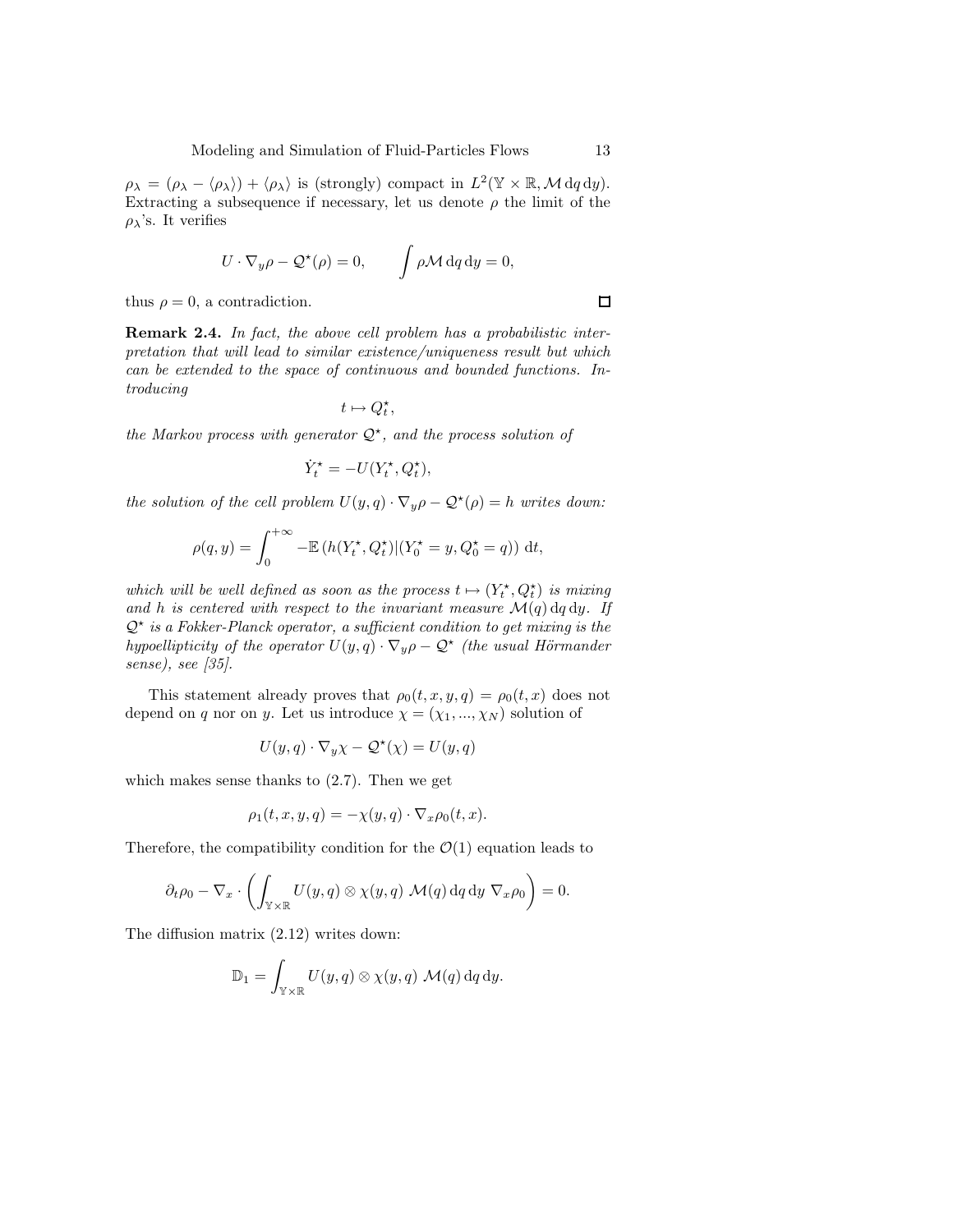Note it is indeed non negative since we have, for any  $\xi \in \mathbb{R}^N \setminus \{0\},$ 

$$
\mathbb{D}_1 v \cdot v = \int_{\mathbb{Y} \times \mathbb{R}} (U \cdot \nabla_y - \mathcal{Q}^*) (\chi \cdot \xi) \chi \cdot \xi \, dy \, dq
$$
  
= 
$$
- \int_{\mathbb{Y} \times \mathbb{R}} \mathcal{Q}^* (\chi \cdot \xi) \chi \cdot \xi \, \mathcal{M}(q) \, dq \, dy
$$
  

$$
\geq \sigma \int_{\mathbb{Y} \times \mathbb{R}} |\chi \cdot \xi|^2 \, \mathcal{M}(q) \, dq \, dy > 0
$$

by  $(2.3)$  and  $(2.4)$ . Moreover, it cannot vanish due to  $(2.10)$ . This formal development can be made rigorous by adapting the arguments in [25] and we conclude with the following statement.

**Theorem 2.5.** Let U verify  $(2.1)-(2.7)$  and  $(2.9)-(2.10)$ . We assume that  $(2.4)$  is fulfilled. We suppose that the initial condition verifies

$$
\sup_{\varepsilon>0} \int_{\mathbb{R}^N \times \mathbb{R}} |\rho^{\varepsilon}_{\text{Init}}(x, q)|^2 \mathcal{M}(q) \,dq \,dx \le C < \infty. \tag{2.29}
$$

Then, up to a subsequence,  $\rho^{\varepsilon}$  solutions of (2.27) associated to  $\rho_{\text{Init}}^{\varepsilon}$  converges weakly in  $L^2((0,T)\times \mathbb{R}^N\times \mathbb{R}; \mathcal{M}(q)\,dq\,dx)$  and in  $C^0([0,T], L^2(\mathbb{R}^N\times$  $\mathbb{R}, \mathcal{M} \, dq \, dx$  – weak) to  $\rho(t, x)$ , where  $\rho$  is the solution of

$$
\begin{cases} \partial_t \rho = \nabla_v \cdot (\mathbb{D}_1 \nabla_v \rho), \\ \rho(t = 0, x) = \text{weak} - \lim_{\varepsilon \to 0} \int_{\mathbb{R}} \rho_{\text{Init}}^{\varepsilon}(x, q) \mathcal{M}(q) \, dq, \end{cases} \tag{2.30}
$$

with  $\mathbb{D}_1$  defined by (2.12).

The statement only deals with the equation (2.27), which is already an approximation of the moment system coming form (2.14). Taking into account the additional (small) terms in (2.27) leads to technical difficulties due to the functional framework: we have only the  $L^1$  bounds at hand, see Proposition 2.1 and 2.2, and the ugly terms make derivatives with respect to space and time appear.

## 2.3.2 Analysis of the Regime (2.26)

Let us assume that (2.26) holds, so that we address the question of the behavior for small  $\varepsilon$ 's of

$$
\partial_t \rho_{\varepsilon}(t,x) + \frac{1}{\sqrt{\varepsilon}} \text{div}_x \big( \rho_{\varepsilon} U(x/\varepsilon^{3/2}, q) \big) - \frac{1}{\varepsilon} \mathcal{Q}^{\star}(\rho_{\varepsilon}). \tag{2.31}
$$

We insert the ansatz

$$
\rho_{\varepsilon}(t,x,q) = \rho_0(t,x,x/\varepsilon^{3/2},q) + \varepsilon^{3/2}\rho_1(t,x,x/\varepsilon^{3/2},q) + \varepsilon^3\rho_2(t,x,x/\varepsilon^{3/2},q) + \dots
$$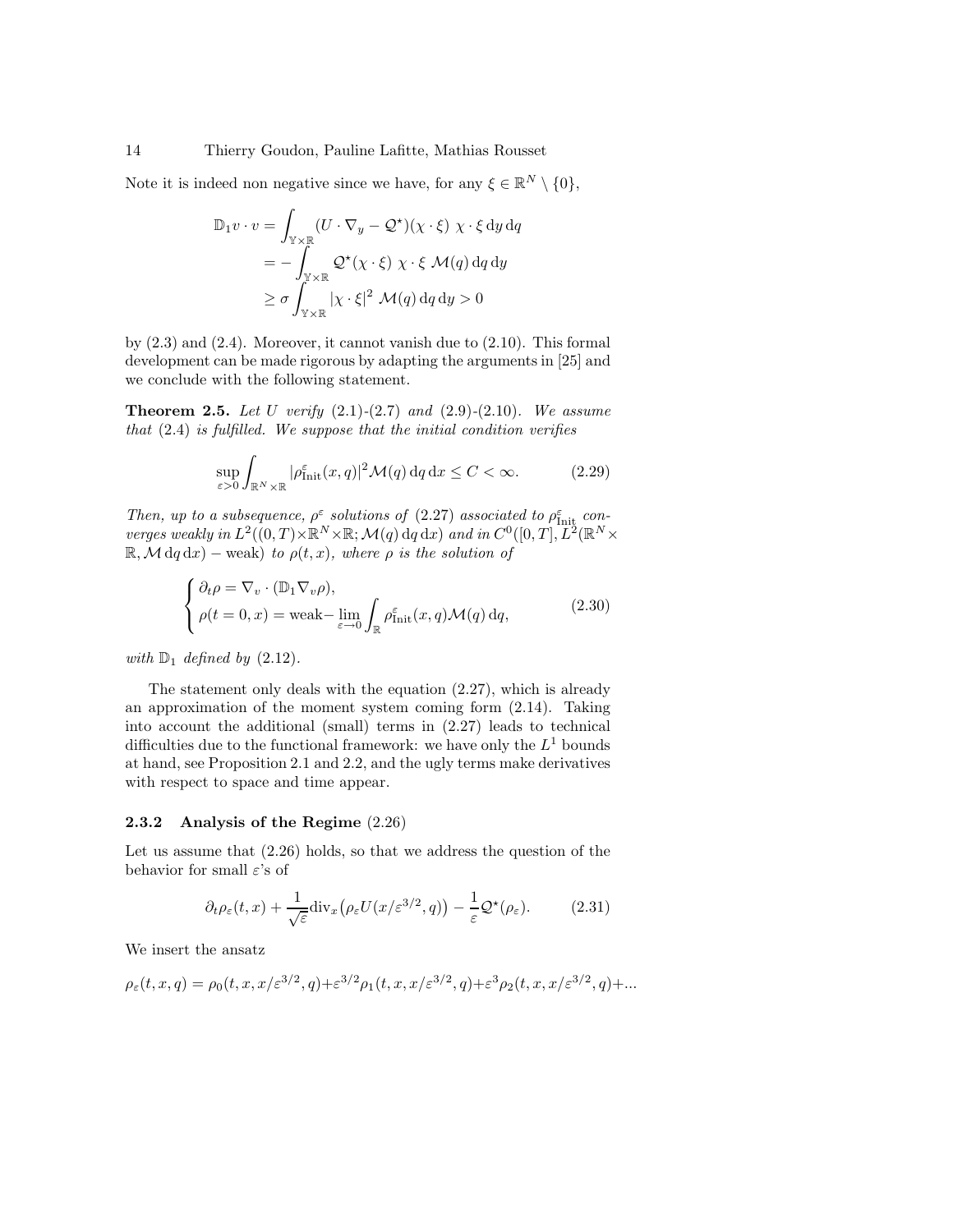At leading order we obtain

$$
U(y,q)\cdot\nabla_y\rho_0=0.
$$

The ergodic condition (2.9) implies that  $\rho_0(t, x, y, q) = \rho_0(t, x, q)$  does not depend on the fast variable. Next, we get

$$
U(y,q)\cdot\nabla_y\rho_1=\mathcal{Q}^\star(\rho_0).
$$

Integrating with respect to y and bearing in mind that  $\rho_0$  does not depend on y, we obtain  $\rho_0 \in \text{Ker}(\mathcal{Q}^*)$ , so that  $\rho_0$  does not depend on q anymore. Therefore, the equation for the corrector becomes  $U \cdot \nabla_{\psi} \rho_1 = 0$ implying that  $\rho_1(t, x, y, q) = \rho_1(t, x, q)$ . Then, we arrive at

$$
U(y,q) \cdot \nabla_y \rho_2 = \mathcal{Q}^*(\rho_1) - U(y,q) \cdot \nabla_x \rho_0(t,x).
$$

Integration over Y yields

$$
\mathcal{Q}^*(\rho_1) = \int_{\mathbb{Y}} U(y, q) \, \mathrm{d}y \cdot \nabla_x \rho_0(t, x).
$$

When  $U$  verifies the pointwise centering condition  $(2.8)$  we can appeal to the Fredholm alternative for  $\mathcal{Q}^*$  and find the auxilliary function  $\chi(q)$ such that

$$
\mathcal{Q}^\star(\chi) = -\int_{\mathbb{Y}} U(y, \cdot) \, \mathrm{d}y.
$$

We thus write  $\rho_1(t, x, q) = -\chi(q) \cdot \nabla_x \rho_0(t, x)$ . We plug this formula into the  $\mathcal{O}(1)$  equation, which, after integration leads to

$$
\partial_t \rho_0 - \nabla_x \cdot \left( \mathbb{D}_2 \nabla_x \rho_0(t, x) \right) = 0, \tag{2.32}
$$

with

$$
\mathbb{D}_2=\int_{\mathbb{Y}\times\mathbb{R}}U(y,q)\otimes \chi(q)\mathcal{M}(q)\,\mathrm{d} q\,\mathrm{d} y.
$$

Referring to [25] again, we obtain the following statement (note that the restriction (2.8) can be relaxed by using a fully probabilistic proof).

**Theorem 2.6.** Let U verify  $(2.1)$ – $(2.3)$  and  $(2.8)$ – $(2.9)$ . We assume that  $(2.4)$  is fulfilled. We suppose that the initial condition verifies (2.29). Then, up to a subsequence,  $\rho^{\varepsilon}$  solutions of (2.31) associated to  $\rho_{\text{Init}}^{\varepsilon}$  converges weakly in  $L^2((0,T) \times \mathbb{R}^N \times \mathbb{R}; \mathcal{M}(q) \,dq \,dx)$  and in  $C^0([0,T], L^2(\mathbb{R}^N \times \mathbb{R}, \mathcal{M} \,dq \,dx)$  – weak) to  $\rho(t,x)$ , where  $\rho$  is the solution of  $(2.32)$  with coefficient  $(2.11)$ .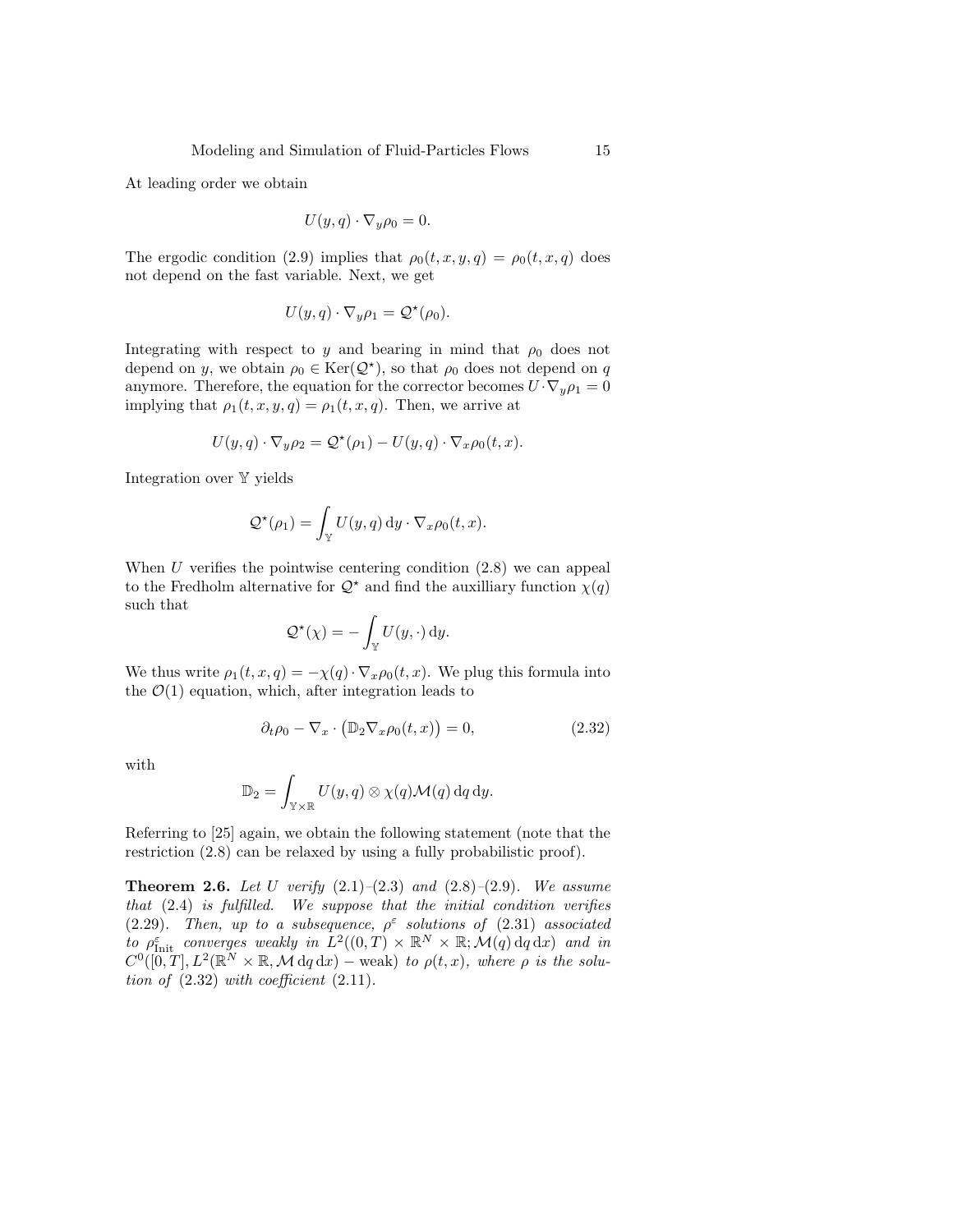## 2.4 Derivation of the Effective Equations in the High-Inertia Particles Regimes

On the same token, we can discuss the effective equations arising with the regimes (2.18) and (2.19). In these situation where we do not have concentration effect, a complete proof can be designed by adapting directly the argument in [25].

Assuming (2.18), we are concerned with the behavior as  $\varepsilon \to 0$  of

$$
\partial_t F_{\varepsilon} + v \cdot \nabla_x F_{\varepsilon} + \nabla_v \cdot \left[ \left( \frac{1}{\sqrt{\varepsilon}} U(x/\varepsilon, q) - v \right) F_{\varepsilon} \right] = \frac{1}{\varepsilon} \mathcal{Q}^{\star}(F_{\varepsilon}). \tag{2.33}
$$

A double-scale ansatz leads to the auxilliary equation

$$
v \cdot \nabla_y \chi^\star - \mathcal{Q}^\star \chi^\star = U(y, q)
$$

which makes sense under the centering assumption (2.7) and we define the (non-negative) matrix by (2.11), namely

$$
\mathbb{D}_0(v) = \int_{\mathbb{R} \times \mathbb{Y}} U(y, q) \otimes \chi^*(v, y, q) \, dq \, dy.
$$

Assuming (2.19), we are concerned with the behavior as  $\varepsilon \to 0$  of

$$
\partial_t F_{\varepsilon} + v \cdot \nabla_x F_{\varepsilon} + \nabla_v \cdot \left[ \left( \frac{1}{\sqrt{\varepsilon}} U(x/\varepsilon^{3/2}, q) - v \right) F_{\varepsilon} \right] = \frac{1}{\varepsilon} \mathcal{Q}^*(F_{\varepsilon}). \tag{2.34}
$$

Then, we are led to the auxilliary equation

$$
-\mathcal{Q}^{\star}\chi^{\star} = \int_{\mathbb{Y}} U(y, \cdot) \, \mathrm{d}y
$$

which makes sense under the centering assumption (2.8). We recall (2.11), in this context:

$$
\mathbb{D}_2 = \int_{\mathbb{R} \times} \int_{\mathbb{Y}} U(y, q) \, dy \otimes \chi^*(q) \, dq.
$$

The results summarize as follows.

**Theorem 2.7.** Let U verify  $(2.1)-(2.7)$ . For the scaling  $(2.19)$ , we assume the strengthened condition  $(2.8)$ . We assume that  $(2.4)$  is fulfilled. We suppose that the initial condition verifies

$$
\sup_{\varepsilon>0}\int_{\mathbb{R}^N\times\mathbb{R}^N\times\mathbb{R}}|F_{\rm{Init}}^{\varepsilon}(x,q)|^2\mathcal{M}(q)\,\mathrm{d}q\,\mathrm{d}v\,\mathrm{d}x\leq C<\infty.
$$

Then, up to a subsequence,  $F^{\varepsilon}$  solutions of (2.33) (resp. (2.34)) associated to  $F_{\text{Init}}^{\varepsilon}$  converges weakly in  $L^2((0,T)\times \mathbb{R}^N\times \mathbb{R}^N\times \mathbb{R};\mathcal{M}(q)\,dq\,dx)$ and in  $C^0([0,T], L^2(\mathbb{R}^N \times \mathbb{R}^N \times \mathbb{R}, \mathcal{M} \, dq \, dx)$  – weak) to  $G(t, x, v)$ , solution of

$$
\partial_t.G + v\cdot\nabla_x G = \nabla_v\cdot(vG + \mathbb{D}_n\nabla_v G)
$$

with  $\mathbb{D}_n$  given by (2.13)  $(n = 0)$  (resp. by (2.11)  $(n = 2)$ ).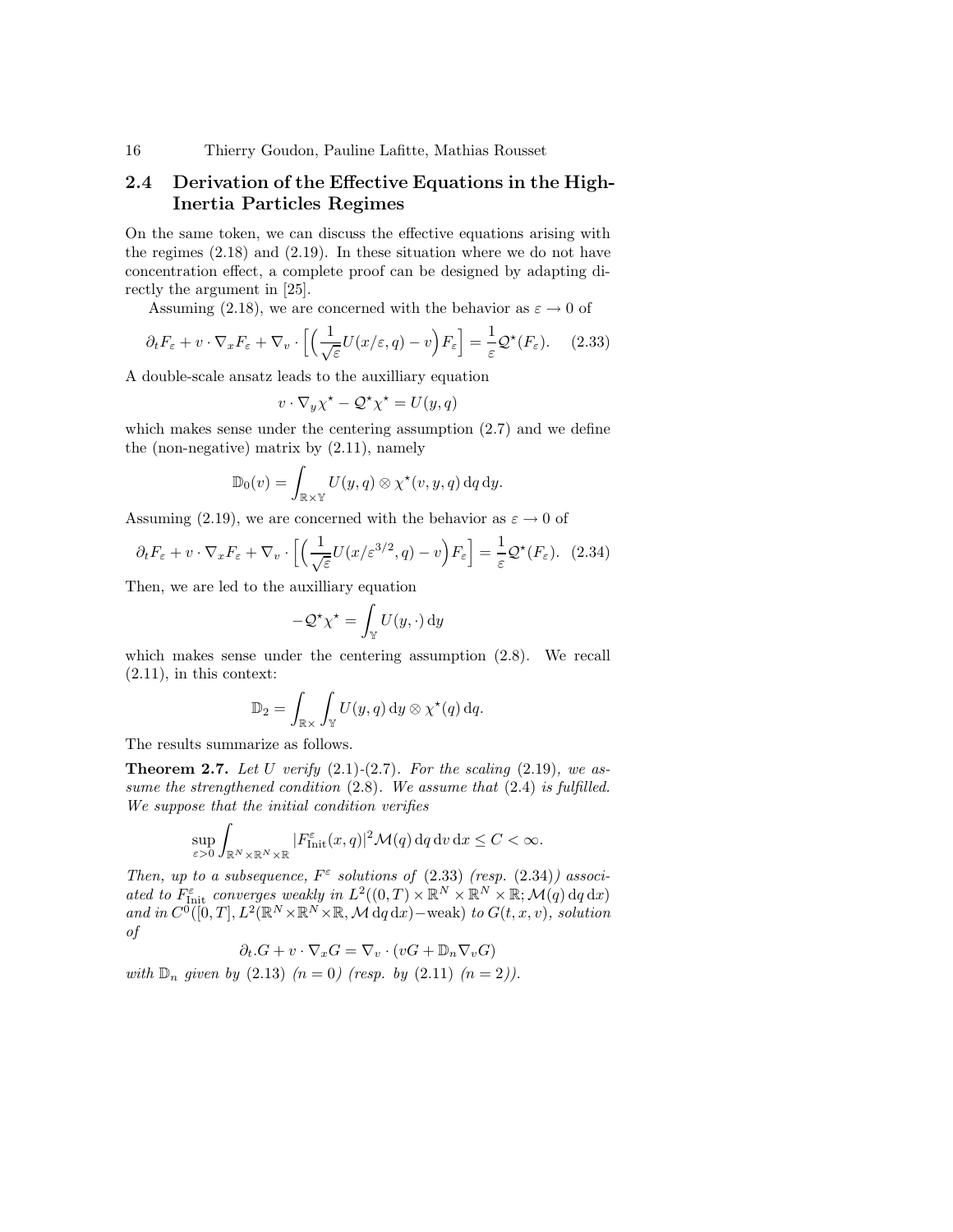# 3 Numerical Schemes for Coupled Fluid/Particles Models

This Section is devoted to models which take into account the backreaction of the particles on the dense phase. Therefore, the velocity field  $u$  involved in the drag force is defined by an evolution equation depending on the particle density. More precisely, the dense phase is described by the mass density  $n(t, x)$  and the velocity field  $u(t, x)$ . These quantities obey the Euler or Navier-Stokes system. We take into account:

- the drag force exerted by each phase on the other; as explained in the Introduction it depends on the relative velocity  $v - u(t, x)$ ;
- the Brownian motion of the particles which leads to diffusion with respect to the velocity variable;
- the effect of external forces embodied into a potential field  $\Phi(x)$ .

Accordingly, the fluid-particles flow is governed by the PDEs

$$
\partial_t f + v \cdot \nabla_x f - \alpha \nabla_x \Phi \cdot \nabla_v f = \frac{9\mu}{2a^2 \rho_{\rm p}} \nabla_v \cdot \left( (v - u)f + \frac{k\theta_0}{m_{\rm p}} \nabla_v f(\hat{\beta}, 1) \right)
$$
  

$$
\partial_t n + \nabla_x \cdot (nu) = (\mathbf{0}, 2)
$$
  

$$
\rho_{\rm f} \left( \partial_t (nu) + \text{Div}_x (nu \otimes u) + n \nabla_x \Phi \right) + \nabla_x p(n) = 6\pi \mu a \int_{\mathbb{R}^3} (v - u)f(\hat{\beta}, 3)
$$

In (3.3), 
$$
\rho_t
$$
 is a typical mass density of the fluid, k stands for the Boltzmann constant, and  $\theta_0 > 0$  denotes the temperature of the fluid, assumed to be constant;  $p(n)$  is a general pressure law, for instance  $p(n) = C_\gamma n^\gamma$ , with  $\gamma \ge 1$ ,  $C_\gamma > 0$ . The parameter  $\alpha \in \mathbb{R}$  is a dimensionless parameter which indicates that the external force can have a different strength and direction on the two phases. Throughout this paper we have in mind the case of gravity forces where

$$
\Phi(t, x) = \mathbf{g}x_3,
$$
  
\n
$$
\alpha = (1 - \rho_f/\rho_f) \frac{\mathbf{U}}{\sqrt{3k\theta_0/4\pi a^3 \rho_p}},
$$

with U a typical value of the fluid velocity. Hence,  $\alpha$  accounts for the buoyancy and gravity forces. The equation is completed by initial and boundary conditions. We suppose the standard homogeneous condition

$$
u \cdot \nu(x) = 0
$$

for the dense phase and for the particles the specular reflection boundary condition

$$
f(t, x, v) = f(t, x, v - (v \cdot \nu(x))\nu(x))
$$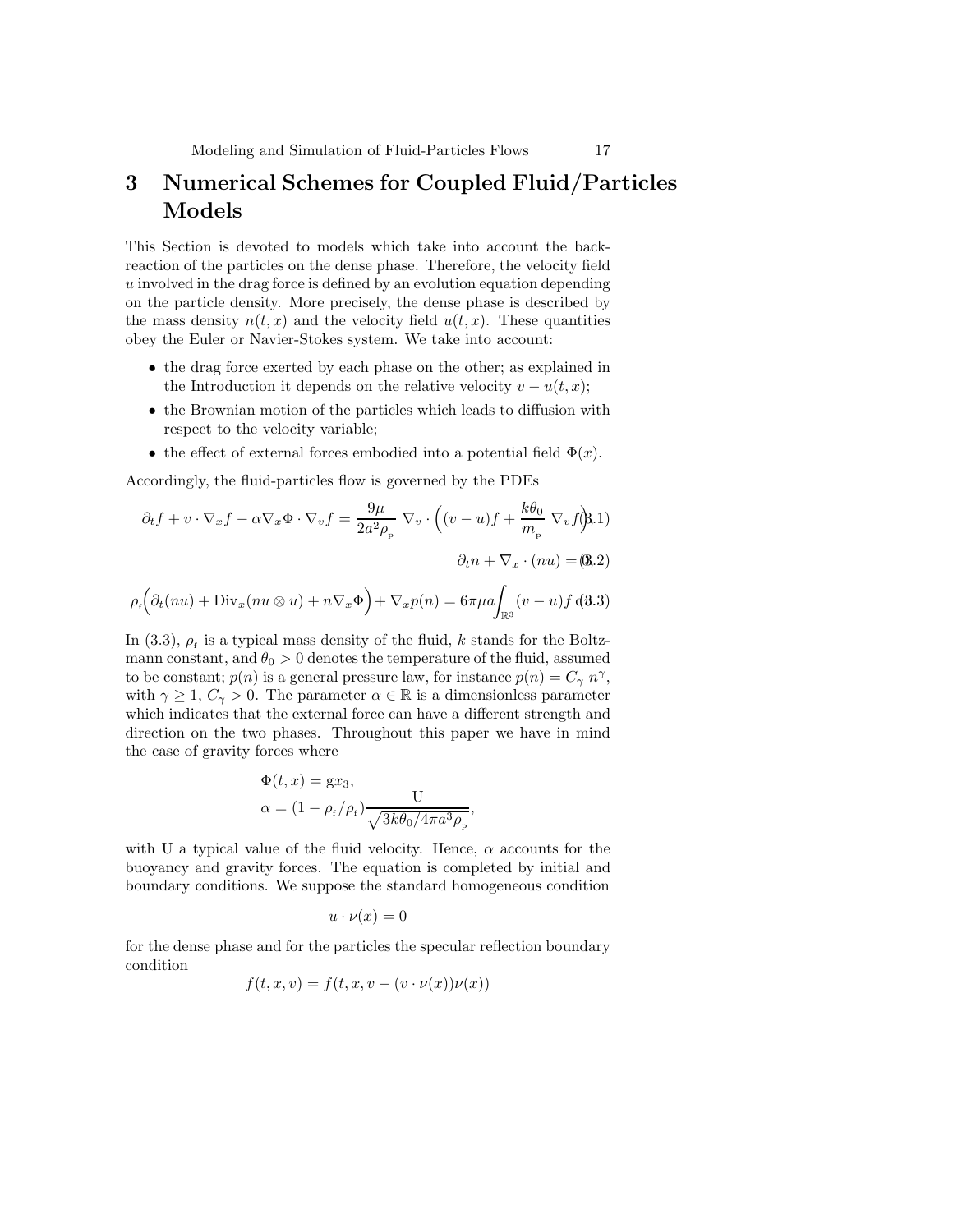for any  $(x, v) \in \partial\Omega \times \mathbb{R}^N$  such that  $v \cdot \nu(x) < 0$ , where  $\nu(x)$  stands for the outer normal vector at the point  $x \in \partial \Omega$ . Obviously the boundary condition guarantees mass conservation.

Establishing the well-posedness of such a nonlinear system is a tough piece of analysis; we refer to [3, 6, 27, 26, 36] for such existence results in different functional framework. Next, relevant asymptotic regimes can be identified and investigated, depending on the mass density ratio, the Stokes settling time, the typical velocity of the particles compared to those of the fluid... We refer to [10, 21, 22, 37] for such discussion and analysis.

Here, we are concerned with the asymptotic regime  $\varepsilon \to 0$  in the following rescaled version of  $(3.1)$ – $(3.3)$ 

$$
\begin{cases} \partial_t f_{\varepsilon} + \frac{1}{\sqrt{\epsilon}} \Big( v \cdot \nabla_x f_{\varepsilon} + \nabla_x \Phi \cdot \nabla_v f_{\varepsilon} \Big) = \frac{1}{\epsilon} \nabla_v \cdot \Big( \big( v - \sqrt{\epsilon} u_{\varepsilon} \big) f_{\varepsilon} + \nabla_v f_{\varepsilon} \Big), \\ \partial_t n_{\varepsilon} + \nabla_x \cdot (n_{\varepsilon} u_{\varepsilon}) = 0, \\ \partial_t (n_{\varepsilon} u_{\varepsilon}) + \text{Div}_x (n_{\varepsilon} u_{\varepsilon} \otimes u_{\varepsilon}) + \nabla_x p(n_{\varepsilon}) + \eta_{\varepsilon} n_{\varepsilon} \nabla_x \Phi = J_{\varepsilon} - \rho_{\varepsilon} u_{\varepsilon}, \end{cases} \tag{3.4}
$$

where we use the notation

$$
\rho_{\varepsilon}(t,x) = \int_{\mathbb{R}^3} f_{\varepsilon}(t,x,v) \, \mathrm{d}v, \qquad J_{\varepsilon}(t,x) = \frac{1}{\sqrt{\epsilon}} \int_{\mathbb{R}^3} v \, f_{\varepsilon}(t,x,v) \, \mathrm{d}v.
$$

It is referred to as the "Bubbling regime" in [10] and it relies on the following scaling assumptions

Stokes velocity = 
$$
\frac{2\rho_{\rm p}a^2}{9\mu}g|1 - \rho_{\rm f}/\rho_{\rm p}|
$$
  
\n $\ll$  Typical velocity of the fluid  $\simeq$  Thermal velocity =  $\sqrt{\frac{k\theta_0}{m_{\rm p}}}$ ,

while the ratio  $\rho_{p}/\rho_{f}$  is of order  $\epsilon$ . Finally, we suppose that  $\eta_{\epsilon} \to \eta_{\star} \in$  $(0, \infty)$  (precisely, for gravity forces it reads  $\eta_{\epsilon} = (1 - \epsilon)^{-1}$ ). The analysis of the asymptotic behavior  $\epsilon \to 0$  relies on the dissipative properties of the system (3.4), which are summarized in the following claim.

Proposition 3.1 (Entropy Dissipation Property). We set

$$
\mathcal{F}_{p}(t) = \int_{\mathbb{R}^{3}} \int_{\mathbb{R}^{3}} \left( f \ln(f) + \frac{v^{2}}{2} f - \Phi f \right) dv dx,
$$
  

$$
\mathcal{F}_{f}(t) = \int_{\mathbb{R}^{3}} \left( n \frac{|u|^{2}}{2} + \Pi(n) + \eta_{\epsilon} \Phi n \right) dx,
$$

where  $\Pi : \mathbb{R}^+ \longrightarrow \mathbb{R}^+$  is defined by  $s\Pi''(s) = p'(s)$ . Then, we have

$$
\frac{\mathrm{d}}{\mathrm{d}t}\left(\mathcal{F}_{\mathrm{p}}+\mathcal{F}_{\mathrm{f}}\right)+\frac{1}{\varepsilon}\int_{\mathbb{R}^{3}}\int_{\mathbb{R}^{3}}\left|\left(v-\sqrt{\varepsilon}u\right)\sqrt{f}+2\nabla_{v}\sqrt{f}\right|^{2}\mathrm{d}v\,\mathrm{d}x\leq0.\quad(3.5)
$$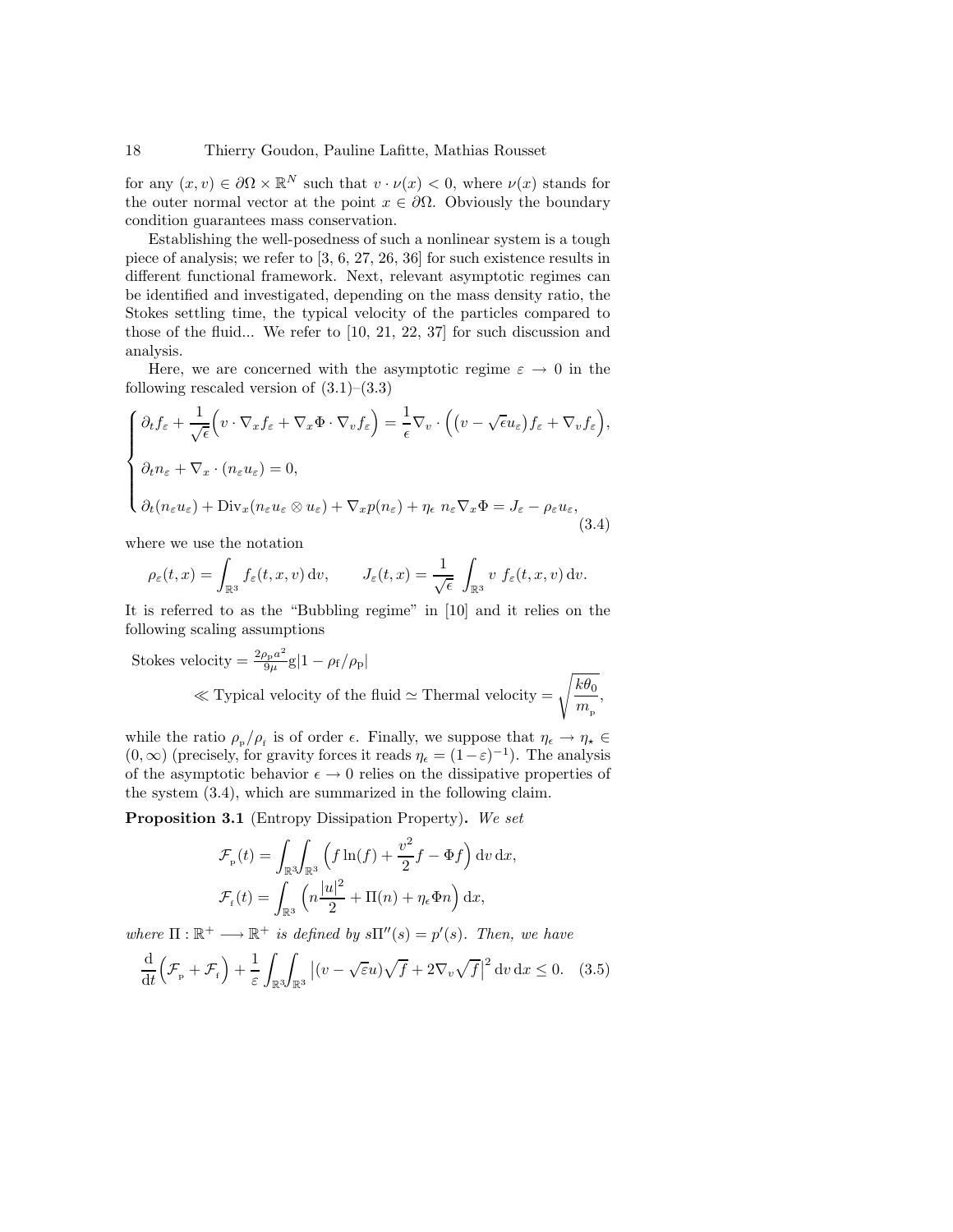Modeling and Simulation of Fluid-Particles Flows 19

Accordingly, we guess that, as  $\epsilon$  goes to 0,

$$
f_{\varepsilon} \simeq \rho(t, x) M(v), \qquad M(v) = (2\pi)^{-N/2} e^{-v^2/2},
$$

and the asymptotic dynamics is embodied into the behavior of the macroscopic density  $\rho(t, x)$ . The formal expansion

$$
f_{\varepsilon} = f^{(0)} + \sqrt{\varepsilon} f^{(1)} + \varepsilon f^{(2)} + \dots \tag{3.6}
$$

allows to go a step further. Identifying terms with the same power of  $\epsilon$ , we find the following equation for the corrector

$$
Lf^{(1)} = v \cdot \nabla_x f^{(0)} + (u + \nabla_x \Phi) \nabla_v f^{(0)} = v M(v) (\nabla_x \rho - (u + \nabla_x \Phi) \rho),
$$

with L the standard Fokker-Planck operator

$$
Lf = \nabla_v \cdot (vf + \nabla_v f).
$$

We obtain

$$
f^{(1)}(t, x, v) = -vM(v) \left( \nabla_x \rho - (u + \nabla_x \Phi) \rho \right).
$$

We use this information in the mass conservation relation

$$
\partial_t \int f_\varepsilon \, \mathrm{d}v + \nabla_x \cdot \int \frac{v}{\sqrt{\varepsilon}} f_\varepsilon \, \mathrm{d}v = 0
$$

which becomes

$$
\partial_t \int f^{(0)} \, dv + \nabla_x \cdot \int v f^{(1)} \, dv = 0
$$
  
=  $\partial_t \rho + \nabla_x \cdot (\rho (u + \nabla_x \Phi) - \nabla_x \rho) = 0.$  (3.7)

Similarly, in the fluid equation, we get

$$
J_{\varepsilon} - \rho_{\varepsilon} u_{\varepsilon} \simeq -(\nabla_x \rho - \rho \nabla_x \Phi).
$$

Hence, in the limit system, (3.7) is completed by

$$
\begin{cases} \partial_t n + \text{div}_x(nu) = 0, \\ \partial_t(nu) + \text{Div}_x(nu \otimes u) + \nabla_x(p(n) + \rho) + (\eta_\star n - \rho) \nabla_x \Phi = 0, \end{cases}
$$
(3.8)

Imposing the reflection law leads to the following Robin condition

$$
(\nabla_x \rho - (u + \nabla_x \Phi)\rho) \cdot \nu(x) = 0 \quad \text{on } \partial\Omega,
$$
 (3.9)

which completes (3.7) and also preserves mass for the limit system. We wish to design a numerical scheme specifically dedicated to treat the asymptotic regime.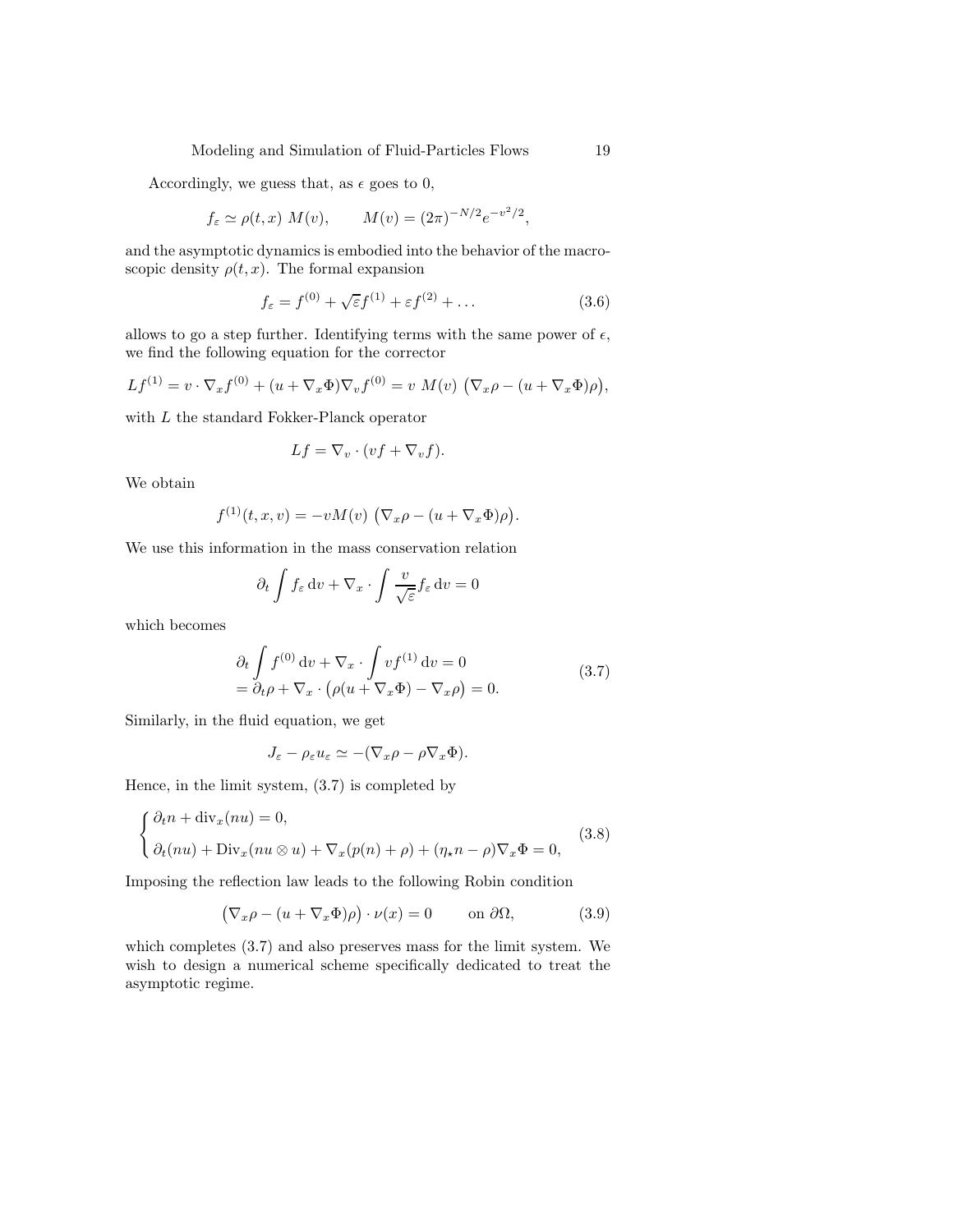# 3.1 Asymptotic Preserving Numerical Methods

The previous discussion suggests that the solution expands as

$$
f_{\varepsilon}(t, x, v) = \rho_{\varepsilon}(t, x)M(v) + \sqrt{\varepsilon}r_{\varepsilon}(t, x, v)
$$
\n(3.10)

where Proposition 3.1 might give an estimate on the remainder  $r_{\varepsilon}$ . Then we rewrite (3.4) as follows

$$
\partial_t f_{\varepsilon} + v \cdot \nabla_x r_{\varepsilon} + (u_{\varepsilon} + \nabla_x \Phi) \cdot \nabla_v r_{\varepsilon} = \frac{1}{\varepsilon} L f_{\varepsilon} + \frac{1}{\sqrt{\varepsilon}} M(v) S_{\varepsilon}(t, x, v), \tag{3.11}
$$

with

$$
S_{\varepsilon}(t,x,v) = -v \cdot \nabla_x \rho_{\varepsilon} - v \cdot (u_{\varepsilon}(t,x) + \nabla_x \Phi) \rho_{\varepsilon}.
$$

We also have

$$
\partial_t r_{\varepsilon} = \frac{1}{\varepsilon} L r_{\varepsilon} + \frac{1}{\varepsilon} M S_{\varepsilon} \n- \frac{1}{\sqrt{\varepsilon}} \left[ v \cdot \nabla_x r_{\varepsilon} + (u_{\varepsilon} + \nabla_x \Phi) \nabla_v r_{\varepsilon} - M \nabla_x \cdot \left( \int_{\mathbb{R}^3} v_{\star} r_{\varepsilon} \, dv_{\star} \right) \right].
$$
\n(3.12)

To derive the numerical scheme, we use a splitting algorithm to compute the evolution of both the density  $f_{\varepsilon}$  and its fluctuations  $r_{\varepsilon}$  by using (3.11) and (3.12). This approach is inspired from [23]. More precisely, the scheme works as follows: Given  $n^k, u^k, f^k, r^k$ , approximation of  $n, u, f, r$ at time  $k\Delta t$ ,

• Step 0. Solve the Euler equations for the fluid density n and velocity u. The source term is treated explicitly by plugging

$$
\int_{\mathbb{R}^3} v r^k \, \mathrm{d}v - u^k \int_{\mathbb{R}^3} f^k \, \mathrm{d}v.
$$

We use a numerical method which preserves with accuracy the shock structure of the hyperbolic system, applying directly the scheme designed in [15, 16, 33]. It defines the updated density  $n^{k+1}$  and velocity  $u^{k+1}$ .

• *Step 1*. Solve the stiff equations

$$
\partial_t f = \frac{1}{\varepsilon} Lf, \qquad \partial_t r = \frac{1}{\varepsilon} Lr + \frac{1}{\varepsilon} MS,
$$

where

$$
S = -v \cdot \nabla_x \rho + v \cdot (u^{k+1} + \nabla_x \Phi)\rho.
$$

Note that we get rid of the  $\mathcal{O}(1/\sqrt{\varepsilon})$  terms in (3.11) and (3.12). The crucial point is that  $\rho = \int f \, dv$  is not modified during this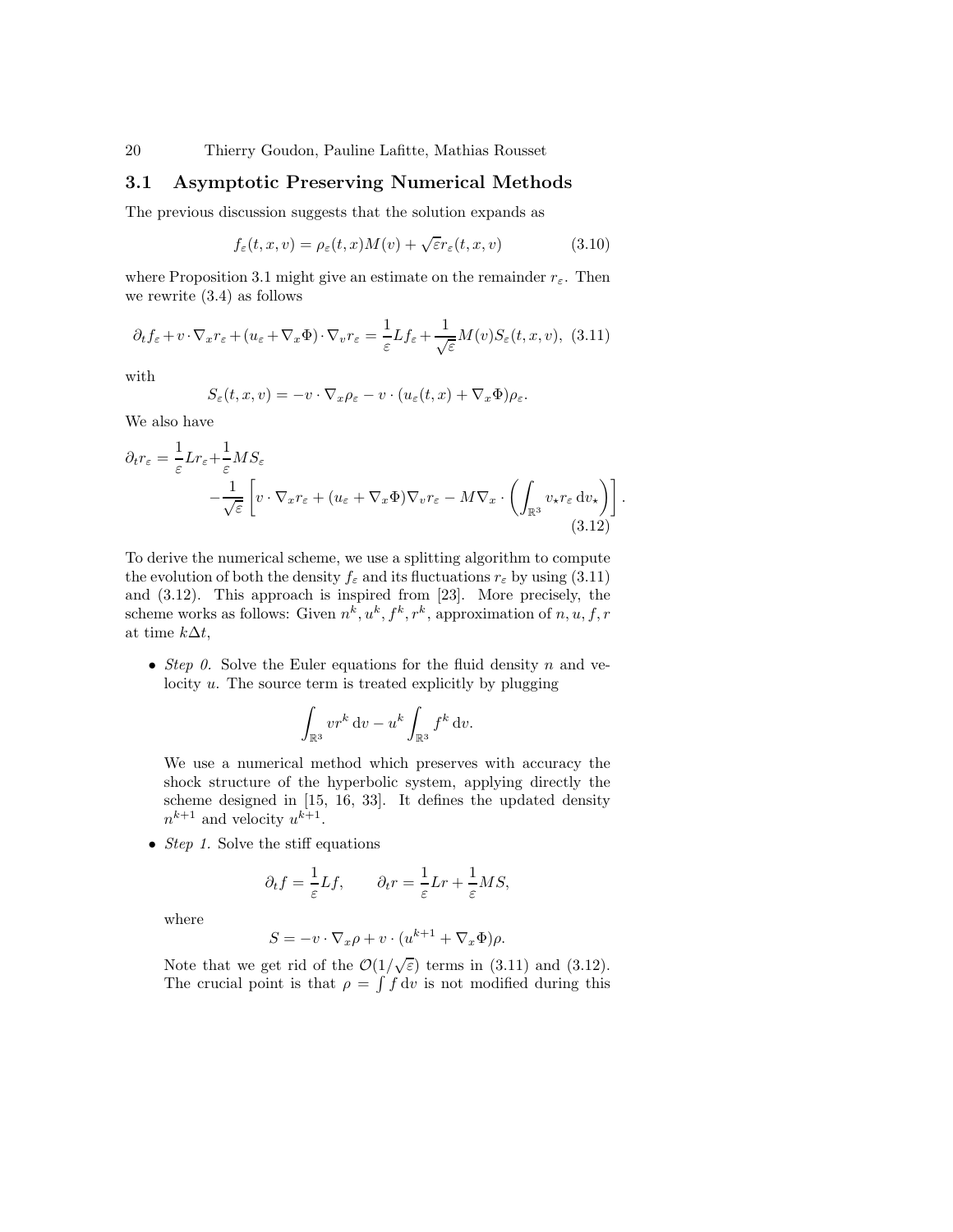step:  $\rho^{k+1/2} = \int f^{k+1/2} dv = \rho^k$  so that the source term in the second equation can be treated as constant in time. Accordingly, the updated quantities read

$$
\begin{cases} f^{k+1/2} = e^{\Delta t L/\varepsilon} f^k, \\ r^{k+1/2} = e^{\Delta t L/\varepsilon} r^k + (1 - e^{\Delta t L/\varepsilon}) M S^k. \end{cases} \tag{3.13}
$$

• *Step 2*. Solve the transport-like part

$$
\partial_t f + v \cdot \nabla_x r + (u^{k+1} + \nabla_x \Phi) \cdot \nabla_v r = 0, \qquad \partial_t r = 0.
$$

which defines  $f^{k+1}$  and  $\rho^{k+1} = \int f^{k+1} dv$ . In particular, the convection term is of characteristic speed v and not  $v/\sqrt{\varepsilon}$ )

Let us comment further on the proposed scheme.

- 1. CFL and Sub-cycling. Since the limit equation for the particles density is a diffusion equation, it involves a different typical time scale than those of the Euler equations. Accordingly, the stability constraints in Step 0 and Steps 1-2 are different. Therefore, given the space mesh size  $\Delta x$ , we define a "parabolic" and a "hyperbolic" time steps,  $\Delta t_p = \mathcal{O}(\Delta x^2)$  and  $\Delta t_h = \mathcal{O}(\Delta x)$ ) respectively (with  $\Delta t_p < \Delta t_h$ ). Then, we perform several sub-cycles (Step 1-Step 2) above on time intervals  $(k\Delta t_p, (k+1)\Delta t_p)$  and only one Step 0 on the time interval  $(k\Delta t_h, (k+1)\Delta t_h)$ .
- 2. Approximation of the Fokker-Planck semi-group. Formulae (3.13) involve the operator  $e^{sL}$ , with L the Fokker-Planck operator, but the expression is not explicit enough to be incorporated in a numerical subroutine, and a further approximation is needed. The method we propose is based on the expression of the semi-group by means of convolution with the fundamental solution associated to the Fokker-Planck operator, see [12]. Using the fact that we are concerned with the regime  $0 < \epsilon \ll 1$ , we derive the following expression to be used in Step 1

$$
\begin{cases}\nf^{k+1/2}(v) = M(v) \left( \rho^k + e^{-\Delta t/\varepsilon} v \int_{\mathbb{R}^3} v_\star f^k dv_\star \right), \\
r^{k+1/2}(v) = e^{-\Delta t/\varepsilon} M(v) \left( v \int_{\mathbb{R}^3} v_\star r^k dv_\star \right) + (1 - e^{-\Delta t/\varepsilon}) M(v) S^k.\n\end{cases}
$$
\n(3.14)

3. Fundamental properties of the scheme. The numerical scheme can be shown to fulfill many interesting requirements. First of all, it is Asymptotic Preserving in the sense that letting  $\epsilon$  run to 0, we obtain a stable and consistent scheme for the limit system (3.7)– (3.8). Second of all, the scheme is well-balanced which means that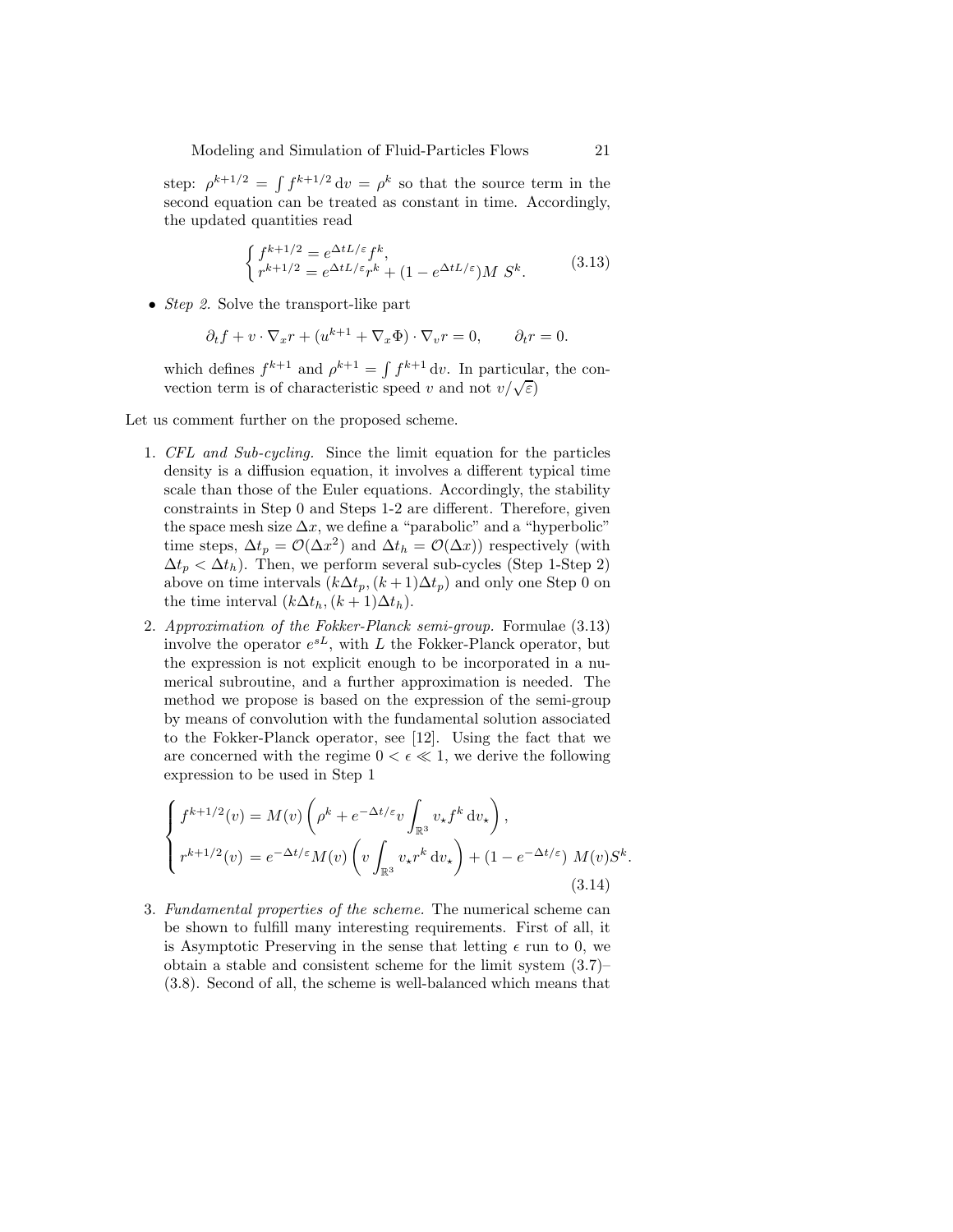it preserves the equilibrium states. Finally, up to some reasonable care in the space/velocity discretization as well as in the definition of the numerical boundary conditions, the scheme conserves mass. We can check on numerics that the entropy dissipation property is also preserved.

We refer to [11] for further details and comments. We only show below a sample of the simulations, restricting ourselves to a one-dimensional situation (which is a toy-model for instance for describing the dispersion of pollutants emitted from ground sources). Initially, the dense phase is at rest  $u(0, x) = 0$  with constant density  $n(0, x) = 1$  while the distribution of particles is the following centered Maxwellian:

$$
f(0, x, v) = 0.5 \mathbb{1}_{[a,b]}(x) \frac{e^{-v^2/2}}{\sqrt{2\pi}},
$$

with  $0 \le a \le b \le 4$ . The influence of  $\epsilon$  can be discussed by looking at Figures 3.1 and Figures 3.1, where in both cases the adiabatic constant is  $\gamma = 1.4$ . The smoothing effect of the limit  $\varepsilon \to 0$  appears clearly and both the fluid unknowns  $(n, u)$  and the macroscopic density of particles are smoother for small values of  $\varepsilon.$ 

In Figure 3.1, we show the solution at time  $T = 20$  for different values of the adiabatic constant. The simulations illustrate the stability of sedimentation profiles, as conjectured from [10]. These profiles depend on the pressure law, with a change of convexity for the critical exponent  $\gamma = 2.$ 

The discussion left open several important questions. In particular, assuming a constant temperature in the system  $(3.1)$ – $(3.3)$  might be questionable. An extension of the model that includes an energy equation and energy exchanges has been proposed and studied in [8]. Another important question relies on the approximation of the Fokker-Planck semi-group, for which different approaches deserve to be discussed.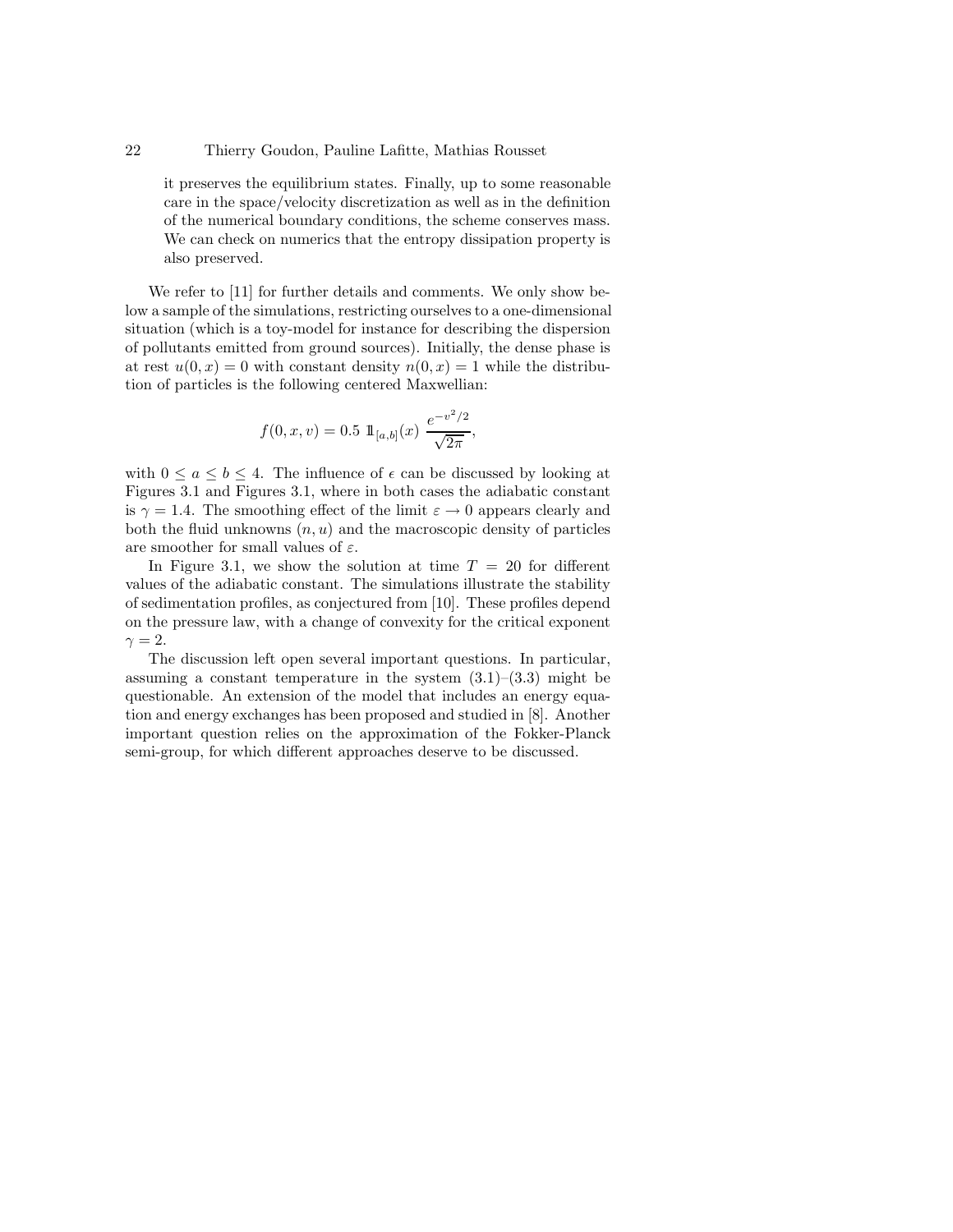# References

- [1] A. A. Amsden, J. D. Ramshaw, P. J. O'Rourke and J. K. Dukowicz. KIVA: A computer program for two- and three-dimensional fluid flows with chemical reactions and fuel sprays. Technical Report, Los Alamos National Laborator (1985) LA-10245-MS.
- [2] C. Baranger. Modelling of oscillations, breakup and collisions for droplets: the establishment of kernels for the T.A.B. model. Math. Models Methods Appl. Sci. 14, 5 (2004) 775- 794.
- [3] C. Baranger and L. Desvillettes. Coupling Euler and Vlasov equations in the context of sprays: local smooth solutions. Journal of Hyperbolic Differential Equations, 3(2006) no. 1, 1–26.
- [4] C. Baranger, G. Baudin, L. Boudin, B. Després, F. Lagoutière, E. Lapébie and T. Takahashi. Liquid jet generation and break-up. In Numerical Methods for Hyperbolic and Kinetic Equations, S. Cordier, Th. Goudon, M. Gutnic, E. Sonnendrucker Eds., IRMA Lectures in Mathematics and Theoretical Physics, vol. 7, EMS Publ. House, 2005.
- [5] C. Baranger, L. Boudin, P.-E. Jabin and S. Mancini. A modeling of biospray for the upper airways. ESAIM:Proc, 14 (2005) 41–47.
- [6] L. Boudin, L. Desvillettes, C. Grandmont and A. Moussa. Global existence of solutions for the coupled Vlaosov and Noavier-Stokes equations. Preprint 2008.
- [7] L. Boudin and L. Weynans. Spray impingement on a wall in the context of the upper airways. ESAIM: Proc, 23 (2008) 1–9.
- [8] L. Boudin, B. Boutin, Th. Goudon, P. Lafitte, F. Lagoutière and B. Merlet. Fluid-Particles Flows: A Thin Spray Model with Energy Exchanges. To appear in Special issue of ESAIM:Proc., Cemracs 2008.
- [9] R. Caflisch and G. Papanicolaou. Dynamic theory of suspensions with Brownian effects. SIAM J. Appl. Math., 43 (1983) 885–906.
- [10] J.-A. Carrillo and Th. Goudon. Stability and asymptotics analysis of a fluid-particles interaction model. Comm. PDE, 31 (2006) 1349– 1379.
- [11] J.A. Carrillo, Th. Goudon and P. Lafitte, Simulation of fluid & particles flows: Asymptotic preserving schemes for bubbling and flowing regimes. J. Comp. Phys. 227 (2008) 7929-7951.
- [12] J.-A. Carrillo and G. Toscani. Exponential convergence toward equilibrium for homogeneous Fokker-Planck-type equations. Math. Meth. Appl. Sci. 21 (1998) 1269–1286.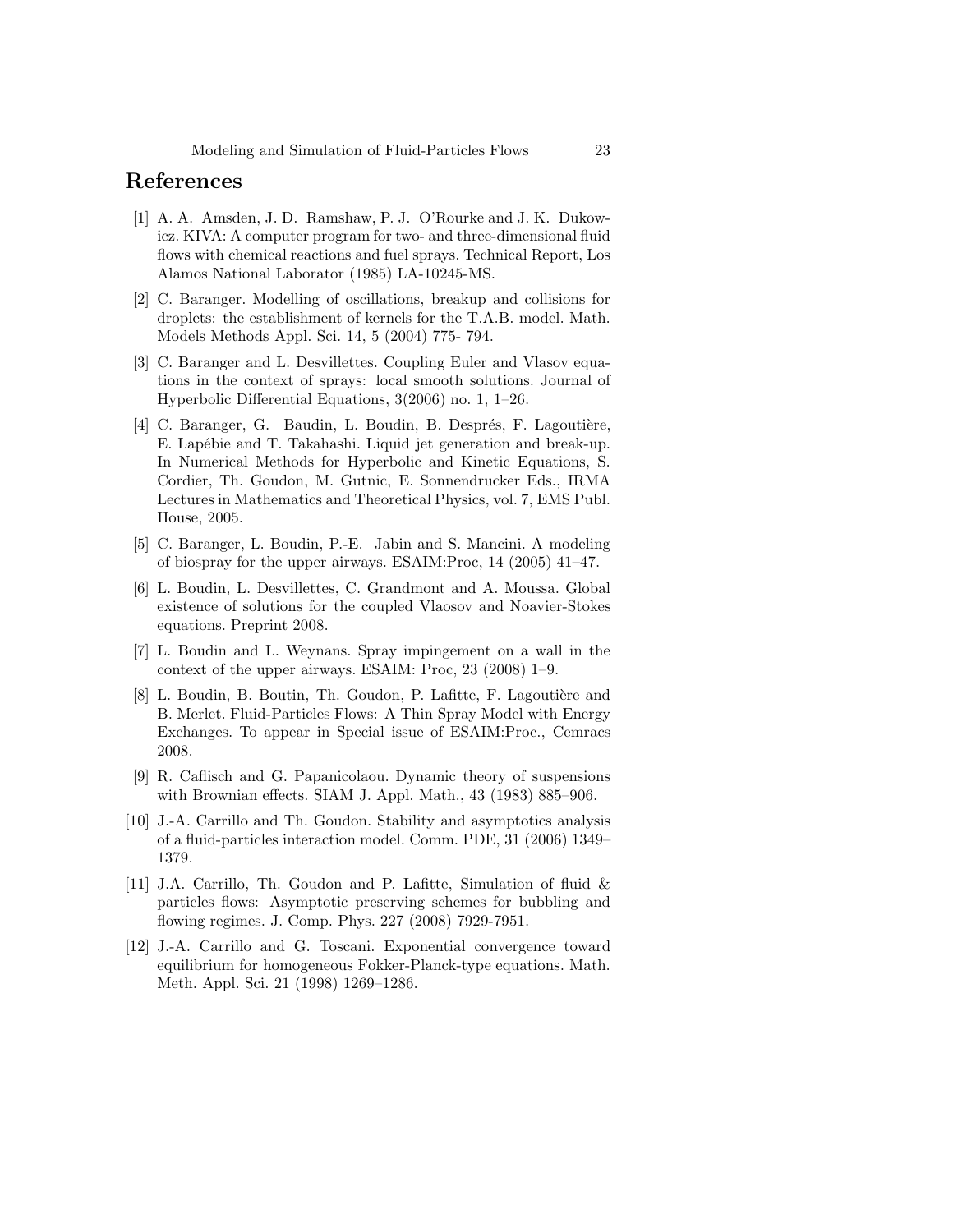- [13] J.-F. Clouet and K. Domelevo, Solutions of a kinetic stochastic equation modeling a spray in a turbulent gas flow. Math. Models Methods Appl. Sci., 7 (1997) 239–263.
- [14] M. De Luca. Contribution à la modélisation de la pulvérisation d'un liquide phytosanitaire en vue de réduire les pollutions. Ph Thesis, University Aix-Marseille 2, 2007.
- [15] B. Després and F. Lagoutière. Contact discontinuity capturing schemes for linear advection and compressible gas dynamics. J. Sci. Comput. 16, 4 (2002) 479–524.
- [16] B. Després and F. Lagoutière. Generalized Harten formalism and longitudinal variation diminishing schemes for linear advection on arbitrary grids. M2AN Math. Model. Numer. Anal. 35, 6 (2001) 1159–1183.
- [17] K. Domelevo and P. Villedieu, A hierarchy of models for turbulent disperse two-phase flows derived from a kinetic equation for the joint particle-gas. Comm. Math. Sci., 5 (2007) 331-353.
- [18] T. Elperin, N. Kleeorin, I. Rogachevskii and D. Sokoloff. Turbulent transport of atmospheric aerosols and formation of large-scale structures. Phys Chem Earth A25 (2000) 797–803.
- [19] S. Gavrilyuck and V. Teshukhov. Kinetic model for the motion of compressible bubbles in a perfect fluid. Eur. J. Mech. B/Fluids, 21 (2002) 469–491.
- [20] M. Golomboka and D. B. Pyea. Droplet dynamics in a diesel injection spray. Fuel, 69, 9 (1990) 1200–1202.
- [21] Th. Goudon, P.-E. Jabin and A. Vasseur. Hydrodynamic limit for the Vlasov-Navier-Stokes equations. I. Light particles regime. Indiana Univ. Math. J., 53 (2004) no. 6, 1495–1515.
- [22] Th. Goudon, P.-E. Jabin and A. Vasseur. Hydrodynamic limit for the Vlasov-Navier-Stokes equations. II. Fine particles regime. Indiana Univ. Math. J., 53 (2004) no. 6, 1517–1536.
- [23] Th. Goudon and P. Lafitte. Splitting schemes for the simulation of non equilibrium radiative flows. Preprint, 2007.
- [24] Th. Goudon and F. Poupaud. On the modeling of the transport of particles in turbulent flows. M2AN Math. Model. Numer. Anal., 38 (2004) 673–690.
- [25] Th. Goudon and M. Rousset. Stochastic acceleration in an inhomogenous time random force field. Preprint 2008.
- [26] Th. Goudon, L. He, A. Moussa and P. Zhang. The Navier-Stokes-Vlasov-Fokker-Planck system near equilibrium. Preprint 2009.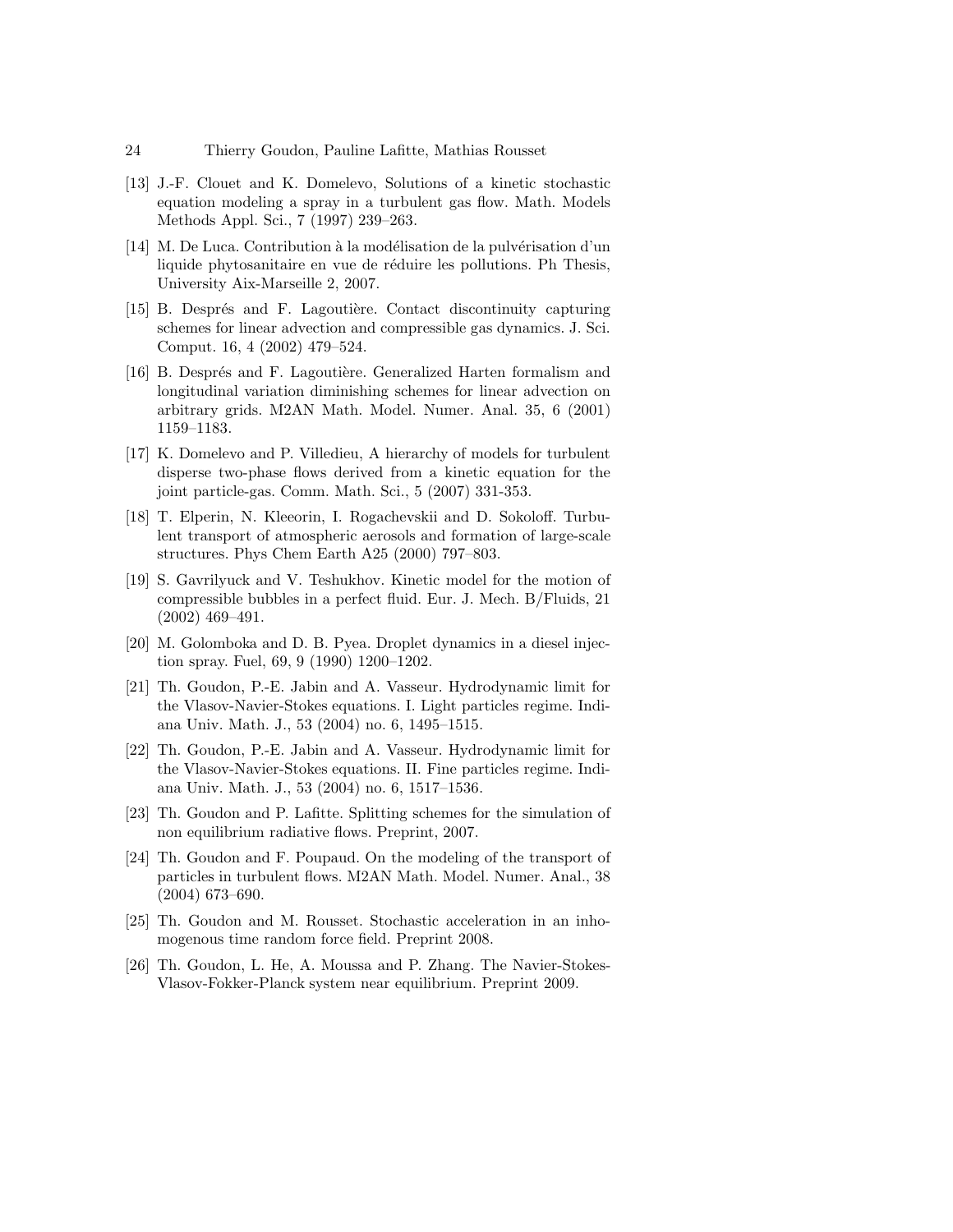- [27] K. Hamdache. Global existence and large time behaviour of solutions for the Vlasov-Stokes equations. Japan J. Indust. Appl. Math. 15 (1998) 51–74.
- [28] H. Herrero, B. Lucquin-Desreux and B. Perthame. On the motion of dispersed balls in a potential flow: a kinetic description of the added mass effect. SIAM J. Appl. Math., 60 (1999) 61–83.
- [29] P.-E. Jabin. Large time concentrations for solutions to kinetic equations with energy dissipation. Comm. PDE., 25 (2000) 541–557.
- [30] P.-E. Jabin. Macroscopic limit of Vlasov type equations with friction. Ann. IHP Anal. Non Linéaire, 17 (2000) 651–672.
- [31] P.-E. Jabin and B. Perthame. Notes on mathematical problems on the dynamics of dispersed particles interacting through a fluid. In Modeling in applied sciences, a kinetic theory approach, N. Bellomo, M. Pulvirenti Eds., Birkhäuser, 2000, pp. 111–147.
- [32] H. Kesten and G. C. Papanicolaou. A limit theorem for turbulent diffusion. Commun. Math. Phys. 65 (1979) 97–128.
- [33] F. Lagoutière. A non-dissipative entropic scheme for convex scalar equations via discontinuous cell-reconstruction. C. R. Math. Acad. Sci. Paris 338, 7 (2004) 549554.
- [34] J. Mathiaud. Etude de systèmes de type gaz-particules. PhD Thesis ENS Cachan, Sept. 2006.
- [35] J. C. Mattingly, A. M. Stuart and D. J. Higham. Ergodicity for SDEs and approximations: locally Lipschitz vector fields and degenerate noise. Stochastic Process. Appl. 101 (2002) 185–232.
- [36] A. Mellet and A. Vasseur. Global weak solutions for a Vlasov-Fokker-Planck/Navier-Stokes system of equations. Math. Mod. Meth. Appl. Sci 17 (2007) no. 7, 1039–1063, .
- [37] A. Mellet and A. Vasseur. Asymptotic analysis for a Vlasov-Fokker-Planck/Compressible Navier-Stokes system of equations. To appear in Comm. Math. Phys.
- [38] F. Poupaud and A. Vasseur, Classical and quantum transport in random media, J. Math. Pures et Appl., 82 (2003) 711–748.
- [39] I. Vinkovic. Dispersion et mélange turbulents de particules solides et de gouttelettes par une simulation des grandes échelles et une modélisation stochastique lagrangienne. Application à la pollution de l'atmosph`ere. PhD thesis, Ecole Centrale de Lyon, 2005.
- [40] F. A. Williams. Combustion theory (2nd ed.). Benjamin Cummings Publ., 1985.
- [41] L. I. Zaichik. A statistical model of particle transport and heat transfer in turbulent shear flows. Phys. Fluids, 11 (1999) 1521–1534.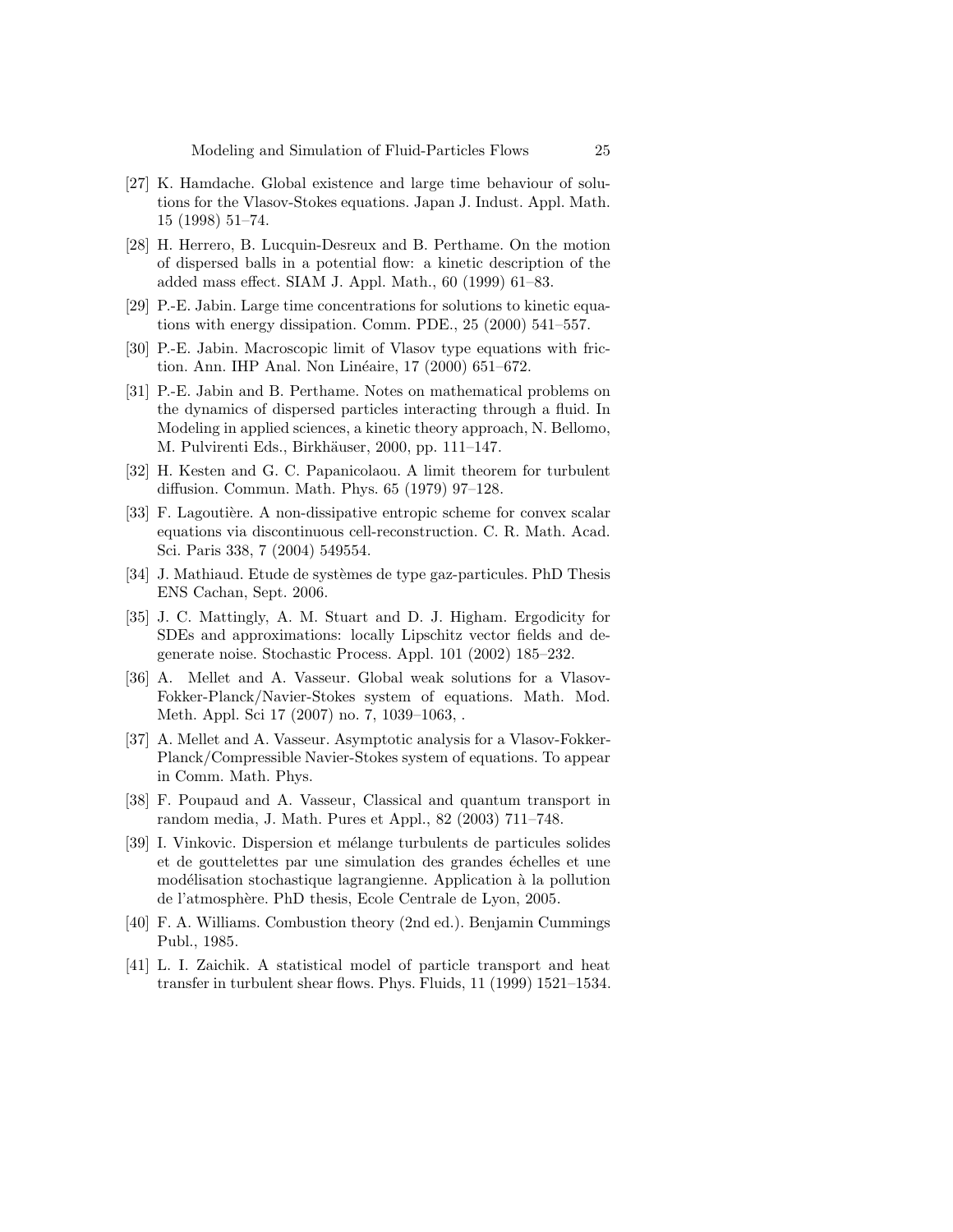

Figure 3.1: Bubbling Regime: Evo-



Figure 3.2: Bubbling Regime: Evolution for  $\varepsilon = 0.1$ .  $T = 1$ 

x



Figure 3.3: Bubbling Regime: Evolution for  $\varepsilon = 0.1$ .  $T = 2$ 



Figure 3.4: Bubbling Regime: Evolution for  $\varepsilon = 0.1$ .  $T = 10$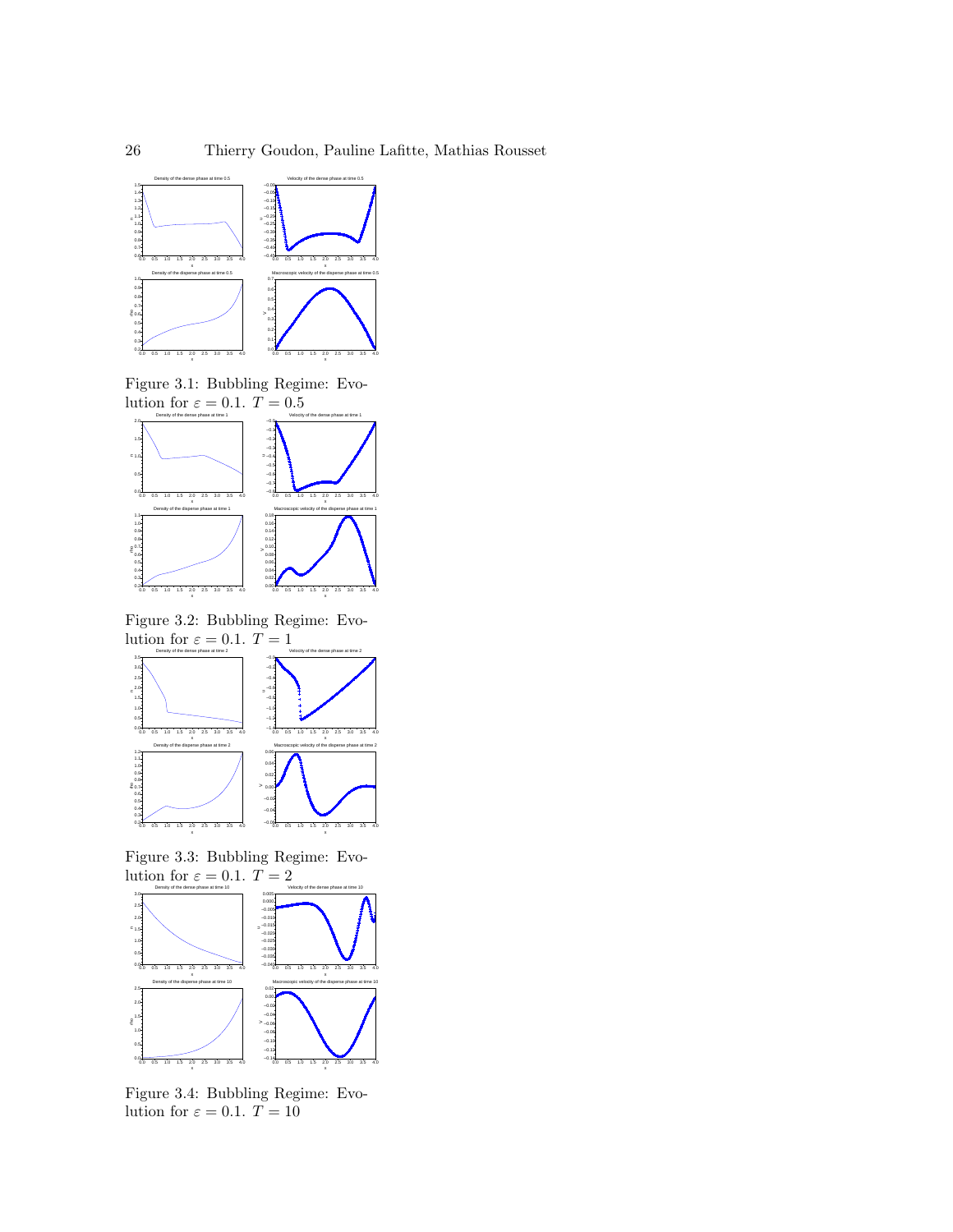

Figure 3.5: Bubbling Regime: Evo-



Figure 3.6: Bubbling Regime: Evolution for  $\varepsilon = 0.5$ .  $T = 1$ 

x



Figure 3.7: Bubbling Regime: Evolution for  $\varepsilon = 0.5$ .  $T = 2$ 



Figure 3.8: Bubbling Regime: Evolution for  $\varepsilon = 0.5$ .  $\widetilde{T} = 10$